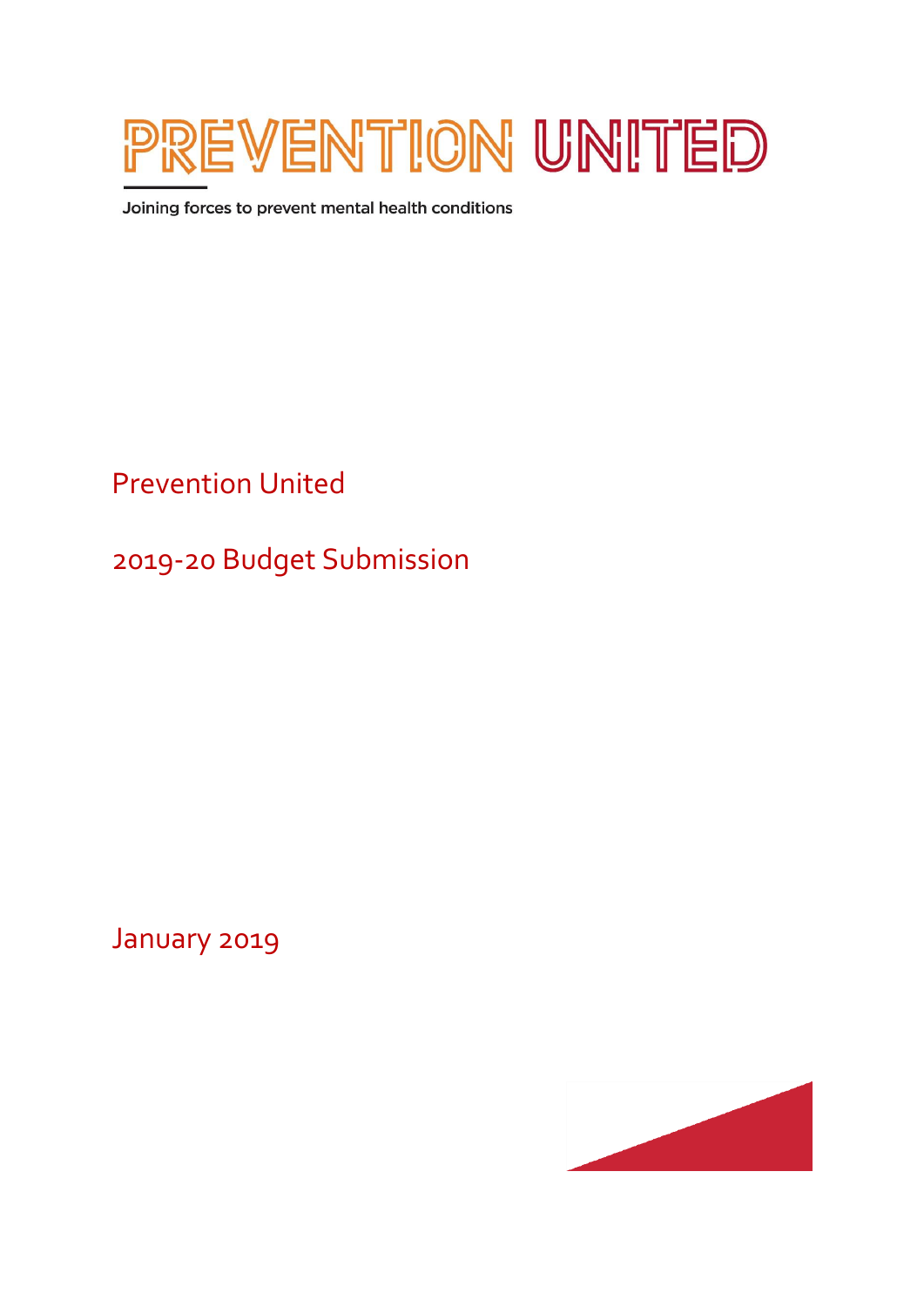## <span id="page-1-0"></span>Executive Summary

Each year hundreds of thousands of Australians will experience a mental health condition for the first time. Serious conditions like depression, anxiety disorders, behavioural disorders, bipolar disorder or schizophrenia. Conditions that are distressing, disabling and that cut lives short.

Over the last three decades, governments across Australia have made considerable efforts to reduce the impacts of these conditions in our society. A series of reforms dating back to the 1990's have focused on improving the community's understanding of mental health conditions, increasing the number of people who have access to affordable, safe and effective treatments, and ensuring that mental health supports and services are accessible, person-centred and high-quality. As a result, Australia's mental health care system has improved significantly and a greater proportion of people with a mental health condition are making use of mental health services than ever before.

## **Yet despite this enormous reform agenda and the billions spent strengthening our mental healthcare system over the last 25 years, the prevalence of mental health conditions has not declined and the burden of disability and premature death linked to these conditions continues unabated**.

Some mental health advocates argue that this is because our mental healthcare system still isn't 'right' and that governments need to invest even more in clinical and psychosocial programs and services. While there's no doubt that funding for mental healthcare remains well below the burden associated with these conditions, investing in more mental healthcare services is not the only solution.

## **In every other National Health Priority Area the Australian Government has recognised the need for prevention to operate in tandem with treatment, yet in mental health, prevention is barely on the radar.**

Mental health conditions are not inevitable and there is now good scientific evidence showing that mental health conditions can be prevented using the same principles and strategies we use to prevent chronic diseases such as diabetes, cardiovascular disease and cancers – we are simply not using this evidence effectively.

While Australia has a mental healthcare system, it lacks a strong population mental health system. Mental healthcare focuses on assisting individuals affected by a mental health condition to recover. Population mental health focuses on preventing mental health conditions from occurring in the first place. They are two different but highly complementary endeavours.

Prevention United is a new not-for-profit, population mental health organisation. We believe that preventing mental health conditions is just as important as assisting people affected by them. To achieve this, we need to invest in creating a robust, prevention-focused population mental health system while we continue to expand and strengthen our mental healthcare system.

Our Pre-Budget Submission shows how this can be achieved. It outlines the key strategies that, if implemented, could quickly and significantly increase our ability to reduce the number of Australians who experience a mental health condition over their lifetime, while also paving the way for even greater improvements over the long-term. We believe that our plan will help to reduce suffering, save lives and save money and we therefore hope that the Australian Government will give the recommendations proposed in our submission serious consideration.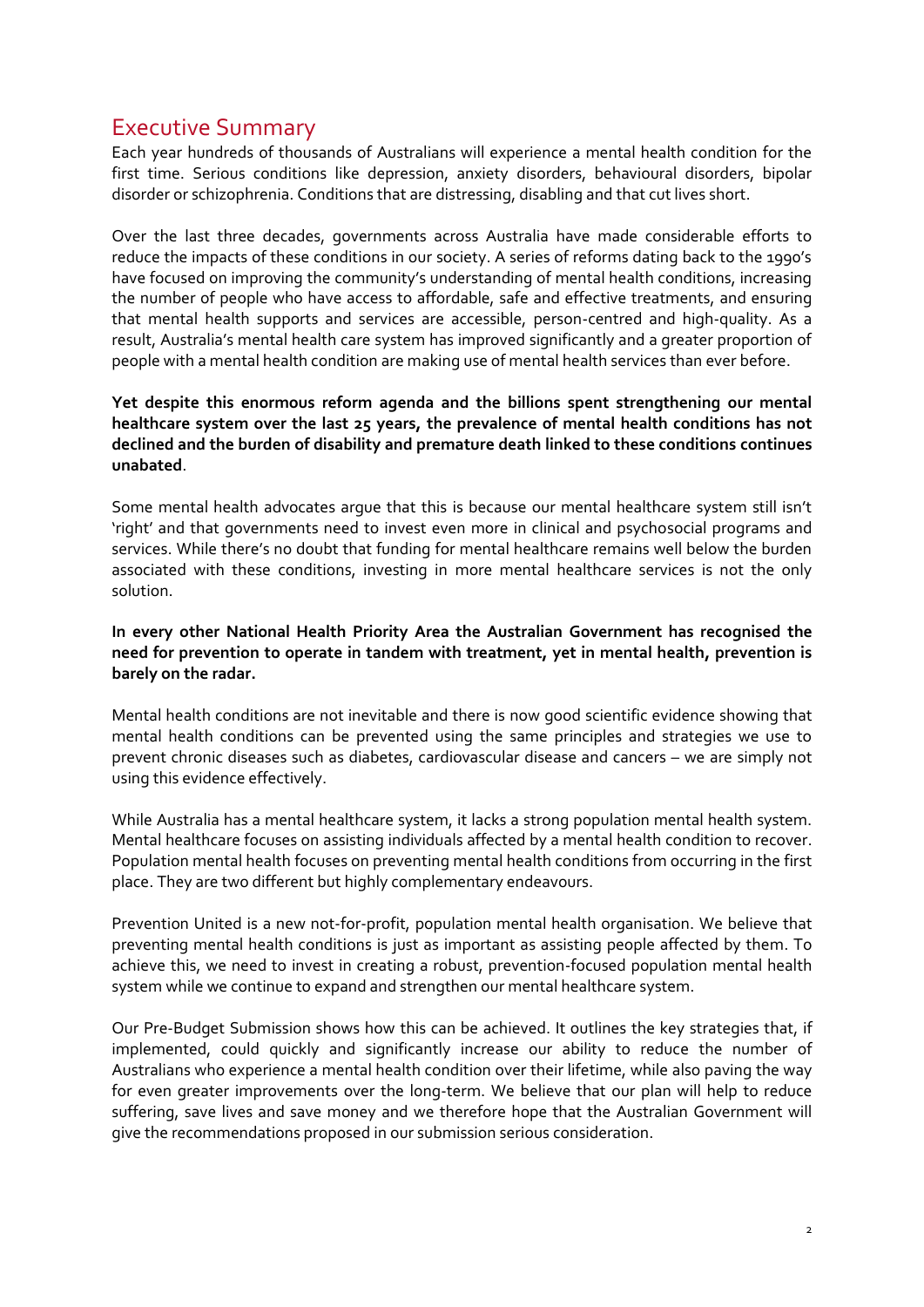## <span id="page-2-0"></span>Recommendations

## **1. Recommendation One**

That the Australian Government establish a National Centre for the Prevention of Mental Disorders under the Health Peak and Advisory Bodies Programme to provide policy advice to Government and to promote coordinated action on prevention within the mental health sector, and between this sector and other sectors.

## **2. Recommendation Two**

That the Australian Government commission this Centre to develop a National Framework for the prevention of mental health conditions, to guide action and investment in this area.

## **3. Recommendation Three**

That the Australian Government commission and evaluate a national prevention-focused social marketing campaign, that focuses on raising public awareness about the benefits and importance of preventing mental health conditions, and outlines the actions that people can take to protect their mental health.

## **4. Recommendation Four**

That the Australian Government fund a comprehensive audit of locally developed prevention interventions with a view to creating a directory of available programs, including their evidence base and resource requirements, which could be used by government and others to make funding decisions.

## **5. Recommendation Five**

That the Australian Government establishes an assessment and accreditation system for prevention programs to guide end-users and governments in selecting programs that are safe, effective and cost-effective, and that suit Australian's needs and preferences.

## **6. Recommendation Six**

That the Australian Government fund a scoping study to assess the feasibility and viability of creating a commercialisation entity to support Australia's prevention researchers to take their programs to the Australian public, and into international markets, more easily and quickly.

## **7. Recommendation Seven**

That the Australian Government provide funding for the establishment of a Mental Health Promotion Workers' training program to increase the capability of individuals working in this field, and to build the population mental health workforce.

## **8. Recommendation Eight**

That the Australian Government provide support to Australian tertiary education institutes to include a focus on mental health promotion within existing undergraduate and postgraduate courses, as well as to introduce a specialist mental health promotion course.

## **9. Recommendation Nine**

That the Australian Government provide funding for the collection of data needed to support prevention. This should include regular self-report national surveys that track prevention literacy, the prevalence of key risk and protective factors, and the prevalence of 'good' and 'poor' mental health within the community. Particular consideration should be given to developing a regular survey that could be used to track these indicators among a representative sample of Australian primary and secondary students.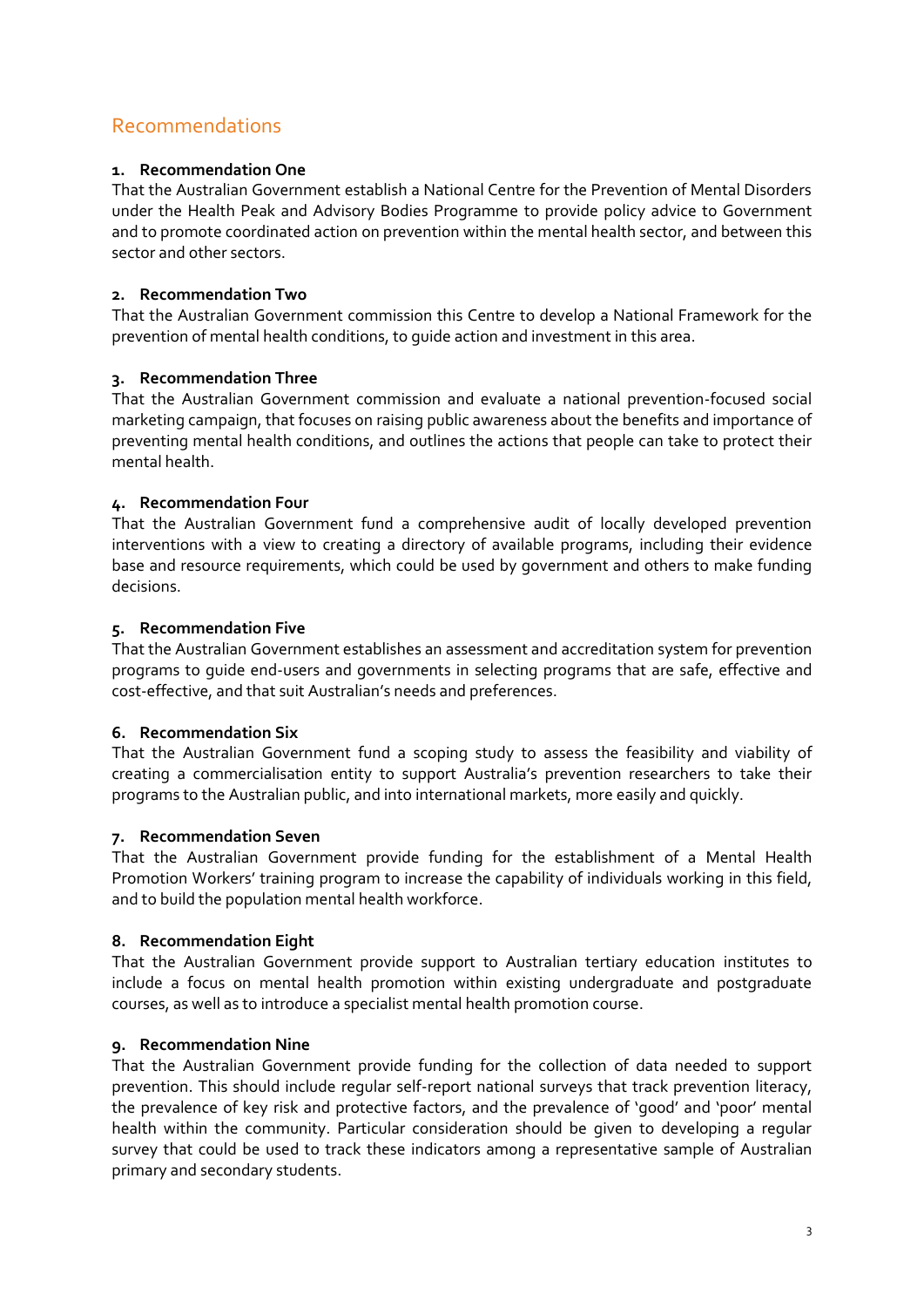## **10. Recommendation Ten**

That the Australian Government fund the development of a Prevention Research Roadmap to guide future investment in prevention research.

#### **11. Recommendation Eleven**

That the Australian Government examine the use of funding and other mechanisms, to facilitate increased collaboration between Australian researchers working on the prevention of 'social issues' (e.g. Adverse Childhood Experiences), mental health conditions and chronic disease, so as to create a more integrated approach to the prevention of these highly interrelated issues.

#### **12. Recommendation Twelve**

That the Australian Government work towards progressively allocating at least 2 per cent of the mental health budget towards clearly defined prevention initiatives over the next 5 years.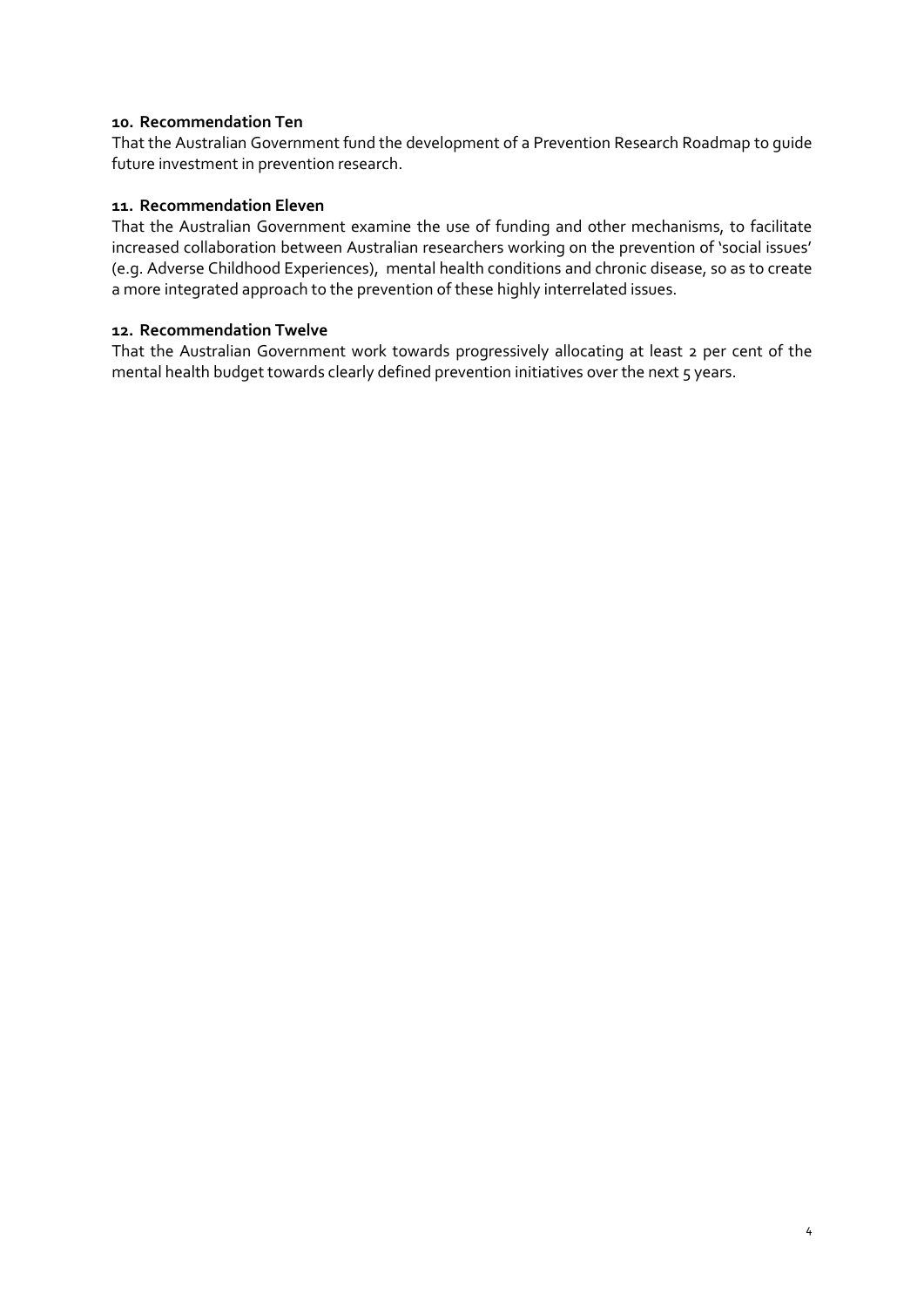# <span id="page-4-0"></span>Table of Contents

| Existing policies have not reduced their prevalence or their impact  6 |  |
|------------------------------------------------------------------------|--|
|                                                                        |  |
|                                                                        |  |
|                                                                        |  |
| We need to create a more robust population mental health system 8      |  |
|                                                                        |  |
|                                                                        |  |
|                                                                        |  |
| Building block one: Leadership and governance 11                       |  |
| Building block two: Safe, effective and cost-effective interventions13 |  |
|                                                                        |  |
|                                                                        |  |
|                                                                        |  |
|                                                                        |  |
|                                                                        |  |
|                                                                        |  |
|                                                                        |  |
|                                                                        |  |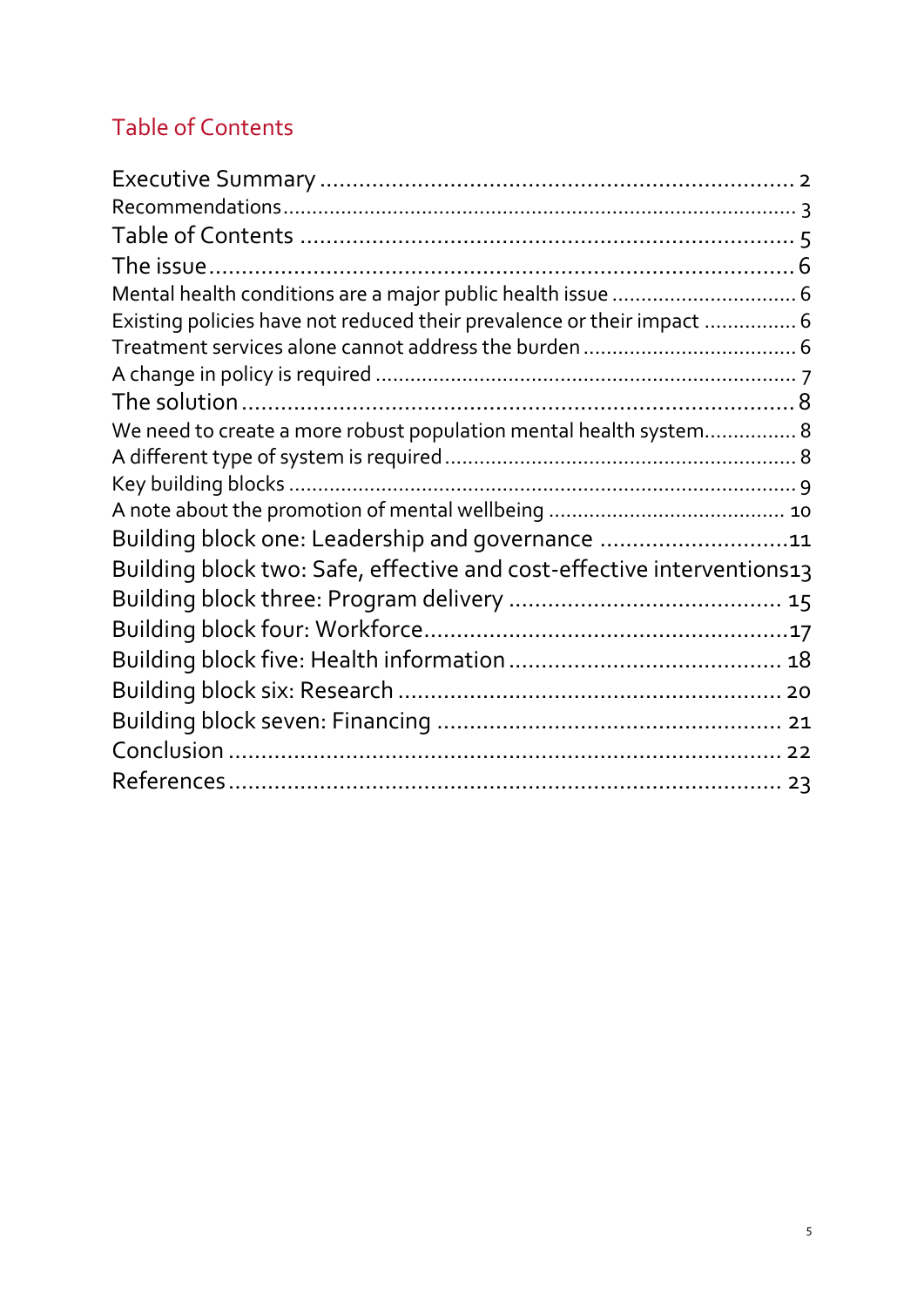## <span id="page-5-0"></span>The issue

## <span id="page-5-1"></span>Mental health conditions are a major public health issue

**Each year hundreds of thousands of Australians experience a mental health condition for the**  first time.<sup>1</sup> <sup>2</sup> Thousands are children whose development becomes disrupted by anxiety or behavioural conditions. Tens of thousands are adolescents or young adults in the midst of establishing their self-identity, developing friendships and relationships, and training or studying towards their chosen career, who are thrown off course by depression, anxiety conditions, eating disorders or schizophrenia. Others are adults raising children, establishing a business or making progress in their career, whose lives are thrown into turmoil by postnatal or other types of depression, anxiety conditions, or other mental health conditions. And still others are older Australians who should be enjoying an active and fulfilling retirement, but instead are overcome with depression and feel their life is no longer worth living.

The personal impacts of these conditions are profound. **People who experience a mental health condition are more likely to experience poor school performance and early schooling leaving, unemployment, homelessness, divorce, incarceration, substance misuse and poor physical health compared to people without a mental health condition**. <sup>3</sup> Disability is common and premature death from chronic disease or suicide are major concerns. The average life expectancy of someone with a serious mental health condition is 10-15 years lower than someone without a condition. 4 5

The societal impacts are equally significant. Mental health and substance misuse conditions account for **12% of the burden of injury and disease in Australia**, third after cancer and cardiovascular diseases. <sup>6</sup> At an economic level, the National Mental Health Commission estimates that mental health conditions cost the community about \$40 billion annually in direct and indirect costs.<sup>7</sup>

## <span id="page-5-2"></span>Existing policies have not reduced their prevalence or their impact

Governments across Australia have long recognised the need to act on this crucial issue. Over the last three decades, Commonwealth, State and Territory governments they have made considerable efforts to reduce the impact of these conditions. Since the early 1990s a series of major reforms have been introduced that have focused on improving the community's understanding of these conditions, increasing people's access to affordable, safe and effective treatments and ensuring that mental health supports and services are accessible, person-centred and high-quality. These reforms have led to considerable improvements. Australians are now more knowledgeable about mental health conditions, more willing to seek treatment for their conditions and have access to a greater range, and number of services. As a result, a substantially greater proportion of people with a mental health condition are receiving early and effective treatment for their condition compared to previous decades. <sup>8</sup> <sup>9</sup> **Yet despite this success – and the massive investment in achieving it – the prevalence of mental health conditions has not decreased and the burden of disability and premature death associated with them has remained unchanged and unacceptably high for decades. 10**

## <span id="page-5-3"></span>Treatment services alone cannot address the burden

Some mental health advocates argue that this means that we still haven't got our mental healthcare system right and governments therefore need to invest even more in clinical and psychosocial programs and services. But while there's no doubt that mental healthcare funding remains well below the burden of disease associated with these conditions, there are a growing number of advocates who argue that what this data actually show is that the **impact of mental**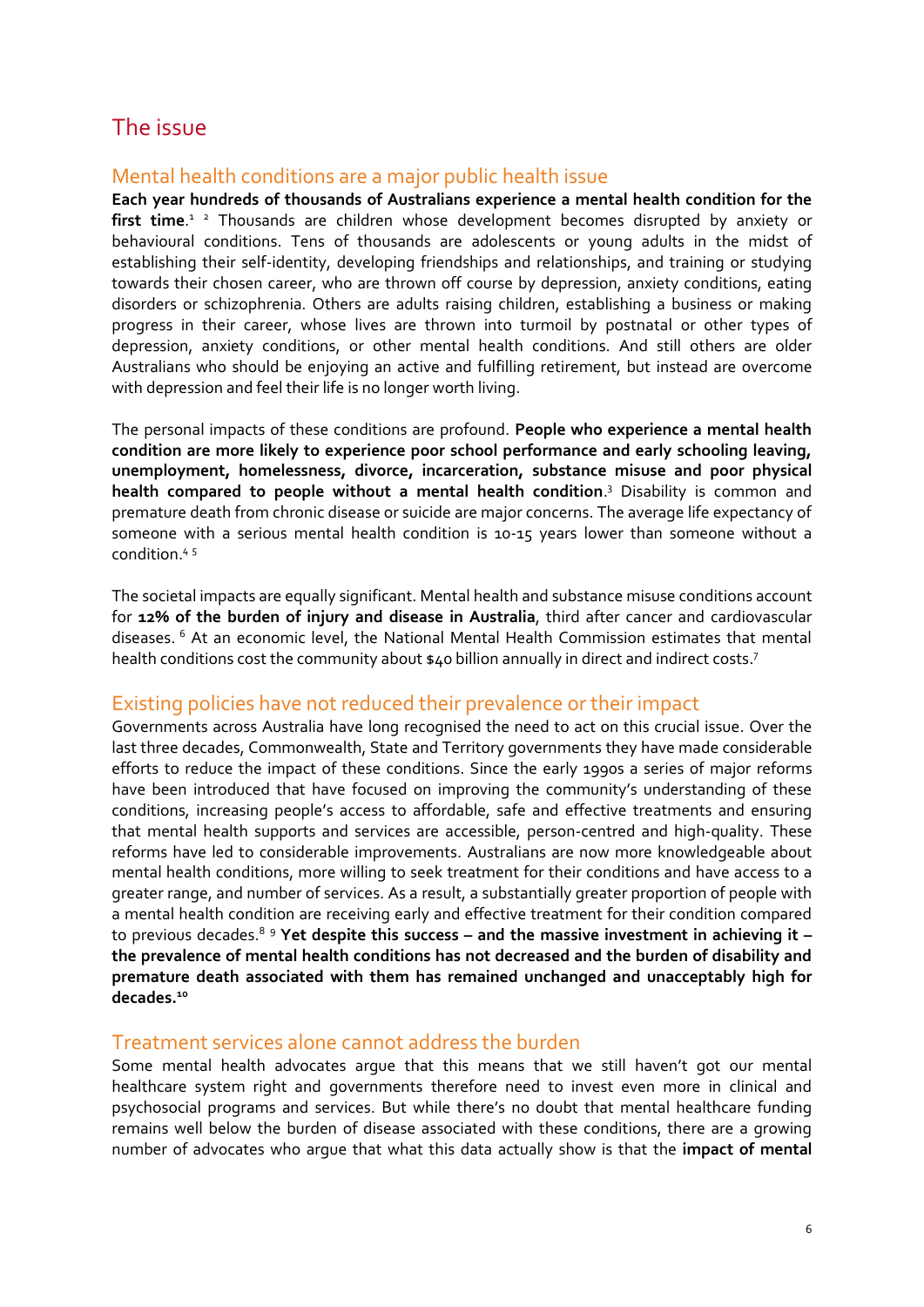**health conditions can't be reduced solely by efforts to increase the availability and quality of**  mental health supports and services, and other solutions are required.<sup>11 12</sup> <sup>13</sup>

These advocates point out that while mental health conditions can be successfully treated, incomplete remission, recurrence and persistent symptoms are common, making it difficult to reduce the prevalence of these conditions through treatment alone. They also point to research showing that **even if we could provide the best available treatment and support to everyone who needed it – and workforce constraints make this highly unlikely – we would still fail to avert about 60% of the burden of mental disorders**. 14

## <span id="page-6-0"></span>A change in policy is required

Given the limited progress we are making on reducing prevalence, morbidity and mortality, it's imperative that we review our approach to this complex public health issue and make the necessary policy adjustments, otherwise we may still be in the same position in another 25 years.

**In every other National Health Priority Area we understand the need for prevention and treatment to operate in tandem** and in theory, prevention has been part of Australia's National Mental Health Strategy since 1992, having been included in the First, Second, Third and Fourth National Mental Health Plans and the COAG Roadmap for National Mental Health Reform 2012– 2022. However, in reality serious and sustained investment and action on prevention has failed to materialise and we have little to show for all the policy rhetoric.

The recent National Review of Mental Health Programmes and Services noted that **in 2012–13 the Commonwealth Government spent just \$22.4 million on mental illness prevention programs compared to over \$3.6 billion on services for people with a mental health condition**. <sup>15</sup> Even this figure is probably an over-estimate, as it includes funding for programs that focused on early intervention (such as the National Perinatal Depression Initiative) or suicide prevention rather than the primary prevention of mental health conditions. Worse still, it appears that Australia is moving backwards on prevention, as the Fifth National Mental Health and Suicide Prevention Plan fails to include any reference to the prevention of mental health conditions.

**Rather than utilising the major scientific advances that are occurring in this field, we appear to**  be ignoring prevention as a solution.<sup>16</sup> This needs to change and Australia needs to adopt a more comprehensive approach that focuses simultaneously on preventing mental health conditions *and* on providing high-quality services and supports for people affected by mental health conditions, and their carers. If we are really serious about reducing the personal, social and economic toll of mental health conditions in our community, **we need to get serious about prevention**. 17 18 19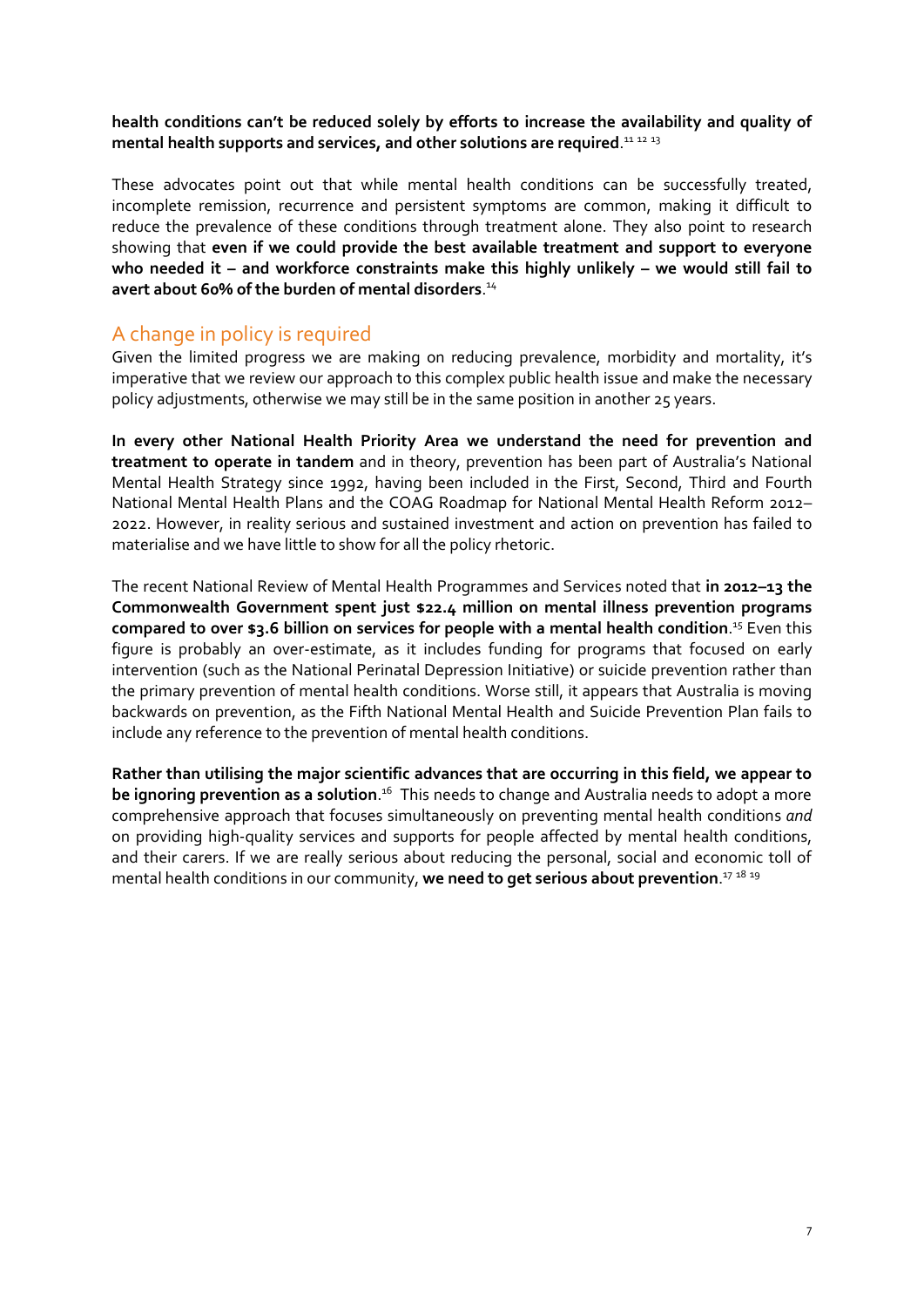# <span id="page-7-0"></span>The solution

## <span id="page-7-1"></span>We need to create a more robust population mental health system

Just as mental healthcare can't occur in the absence of a system to support it, nor can prevention. To be successful in prevention we need to create a more robust population mental health system. Population mental health is a branch of public health that is interested in:

- Understanding and mapping mental health conditions and their causes
- Promoting mental wellbeing
- The primary prevention of mental health conditions
- Increasing mental illness literacy, stigma reduction, and promoting help-seeking
- Screening and early detection of mental health conditions
- Suicide prevention

**Population mental health is different from but complements mental healthcare**. It is geared to:

- Activities that target groups and communities collectively, rather than each person individually
- People who have never experienced a mental health condition, as well as those who have
- Influencing the determinants of mental health conditions (risk & protective factors)
- Multi-sector action and not just action within the mental health sector
- Systems-focused interventions as well as those targeted to individual behaviour change

To date, Australia's population mental health system has focused on four issues: understanding and mapping mental health conditions and their causes; increasing mental illness literacy, reducing stigma and promoting help-seeking; early detection of mental health conditions; and suicide prevention. While these issues are clearly important, **there has been far less attention paid to the promotion of mental wellbeing and to the prevention of mental health conditions**.

Including a focus on prevention will require a more comprehensive population mental health system than the one that we currently have. The current system is heavily skewed towards mental health promotion for people already affected by a mental health condition rather than the mental wellbeing of the whole community. The key adjustments are outlined below.

## <span id="page-7-2"></span>A different type of system is required

Primary prevention focuses on stopping mental health conditions from ever occurring. Prevention initiatives therefore need to precede the onset of a particular condition. Different conditions commence at different ages. For example, some anxiety conditions and most behavioural disorders commence in childhood or adolescence. Depression, other anxiety conditions, eating disorders, bipolar disorder and schizophrenia usually occur during adolescence or early adulthood, although they may occur for the first time later in adulthood or in old age. **Overall, around 75% of lifetime mental health conditions occur before age 24 and the remainder after that age**. <sup>20</sup> A prevention focused system therefore needs to prioritise the young, while continuing across the lifespan.

Another consideration is that mental health conditions are common and affect large numbers of people. At this stage, it is not possible to tell with certainty who will develop a condition and who will not. We therefore need to reach everyone in the population while trying to target at-risk groups. This means using a mix of universal prevention initiatives targeted to whole communities, selective interventions that target high-risk groups and indicated interventions that target individuals showing the early signs of a particular condition. A flexible, high-reach system is essential.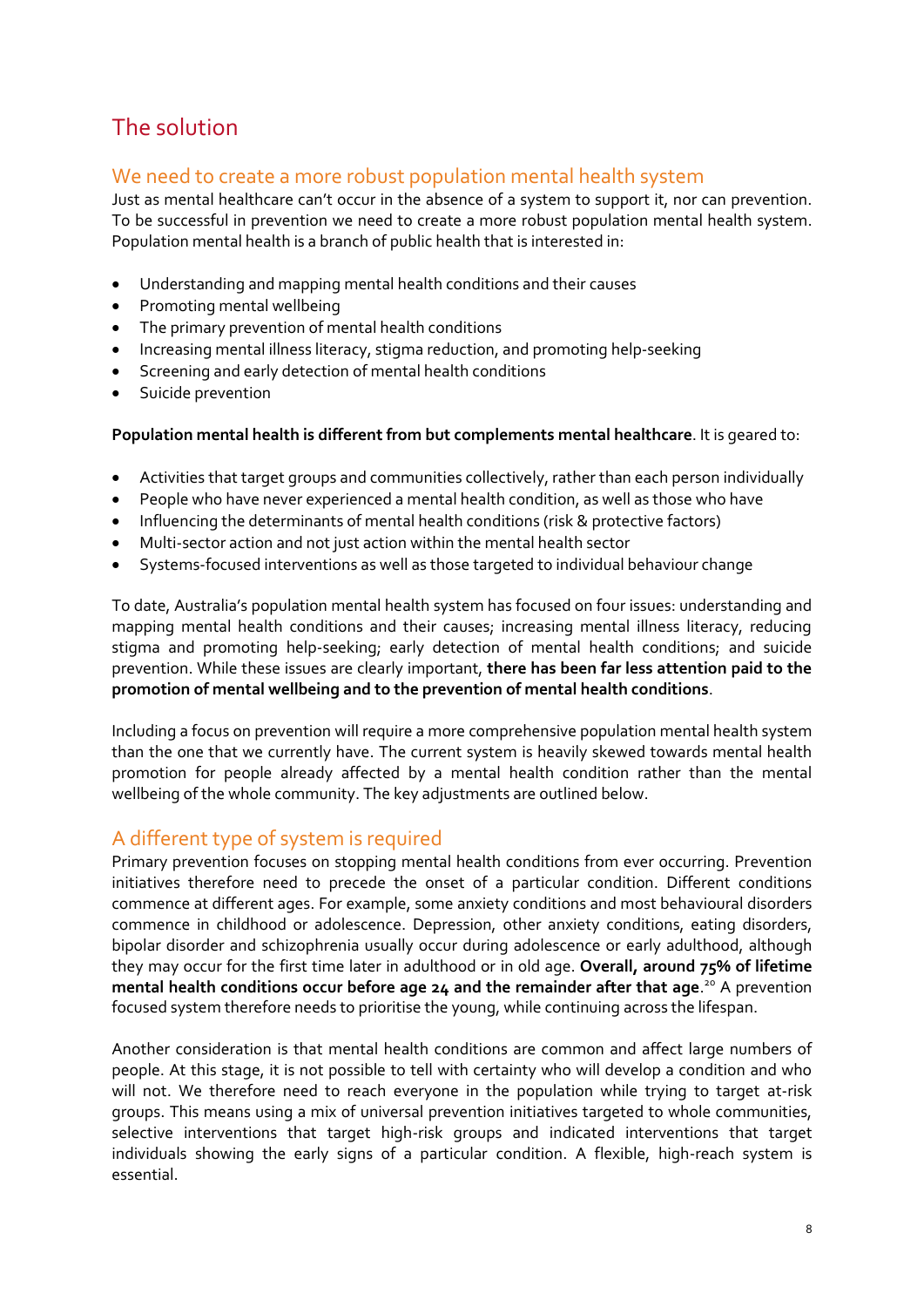In designing a prevention system, we also need to recognise that mental health conditions are multifactorial in origin and result from the complex interaction of numerous individual and environmental risk and protective factors. The list of factors is quite extensive and includes a wide range of biological, psychological and social environmental factors. While some risk and protective factors may be more important than others, each factor has some influence and needs to be addressed in some way. To be effective we need to address all of these factors simultaneously and continuously and we therefore also need a way to manage this complexity in a coordinated way.

In summary then, a prevention-focused population mental health system needs to:

- prioritise children and adolescents while continuing into adulthood and older adulthood;
- be high volume/high reach while being able to target people at increased risk;
- be able to address a wide range of risk and protective factors simultaneously and continuously across the lifespan, with an emphasis on childhood and adolescence; and
- have mechanisms in place to facilitate a multi-modal, multi-sectoral, coordinated approach.

## <span id="page-8-0"></span>Key building blocks

While Australia has the beginnings of a population mental health system, it is still quite rudimentary and will need to be enhanced if we want to include a focus on prevention. In 2007, the World Health Organisation developed a framework that outlined the core elements required to create a healthcare system. These included: leadership and governance; financing; medical products, vaccines and technologies; information; health workforce; and service deliver (see Figure 1).<sup>21</sup>



## THE WHO HEALTH SYSTEM FRAMEWORK

Figure 1. World Health Organisation Health System Building Blocks

We believe this model can be adapted and used to define the elements needed to create an effective prevention-focused population mental health system. **These include: leadership and governance; safe, effective and cost-effective interventions; program delivery; workforce; health information; research; and financing**.

In the remainder of this Pre-Budget Submission, we outline initiatives in each of these domains that we believe the Australian Government should prioritise to fast track the development of a population mental health system capable of making significant in-roads into reducing the number of people in Australia who experience a mental health condition.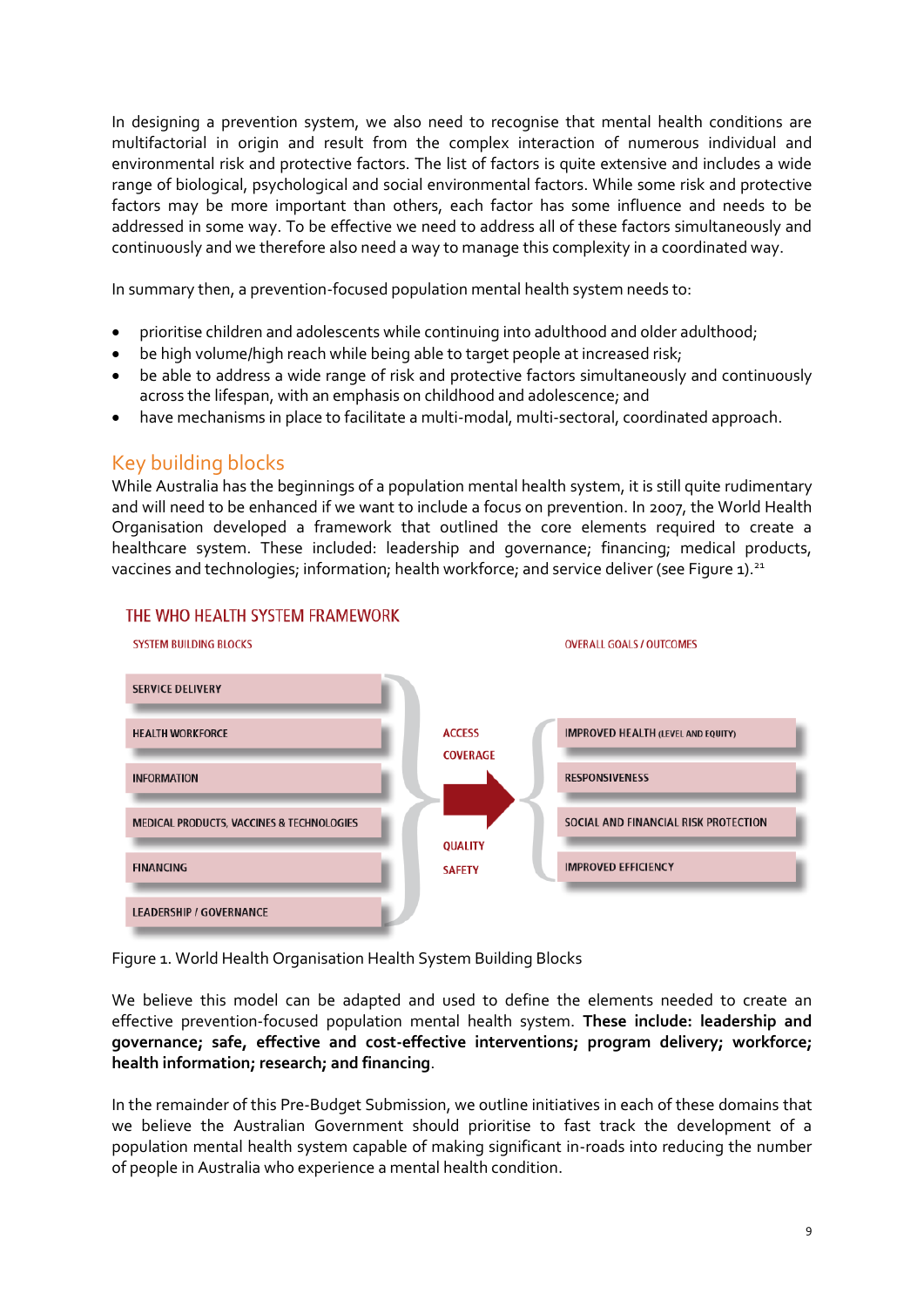## <span id="page-9-0"></span>A note about the promotion of mental wellbeing

The promotion of mental wellbeing and the prevention of mental health conditions are different but highly inter-related areas of activity. The main difference relates to their primary focus.

- Promotion activities focus on maximising people's mental wellbeing. They aim to help individuals to 'flourish' rather than 'languish' regardless of whether they have a mental health condition or not. While promotion activities can reduce the likelihood that people will develop a mental health condition, that is not their primary intention.
- Prevention initiatives focus specifically on stopping people from developing conditions like anxiety disorders, behavioural disorders, depression, eating disorders, and bipolar disorder. While prevention initiatives can help people to flourish, that is not their primary intention.

Despite these differences, there is substantial overlap between the two areas including in: the types of interventions that are used to promote mental wellbeing and prevent mental health conditions; the populations and settings that they target (although prevention has a somewhat greater focus on children and young people while promotion has a somewhat greater focus on adults) and the delivery systems they use to reach these groups and communities.

Given this, we note that while our Pre-Budget submission focuses on the changes required to increase our ability to prevent the development of mental health conditions**, many of the strategies that we propose could easily be extended to the promotion of mental wellbeing**, and there are likely to be considerable efficiencies in doing so wherever possible.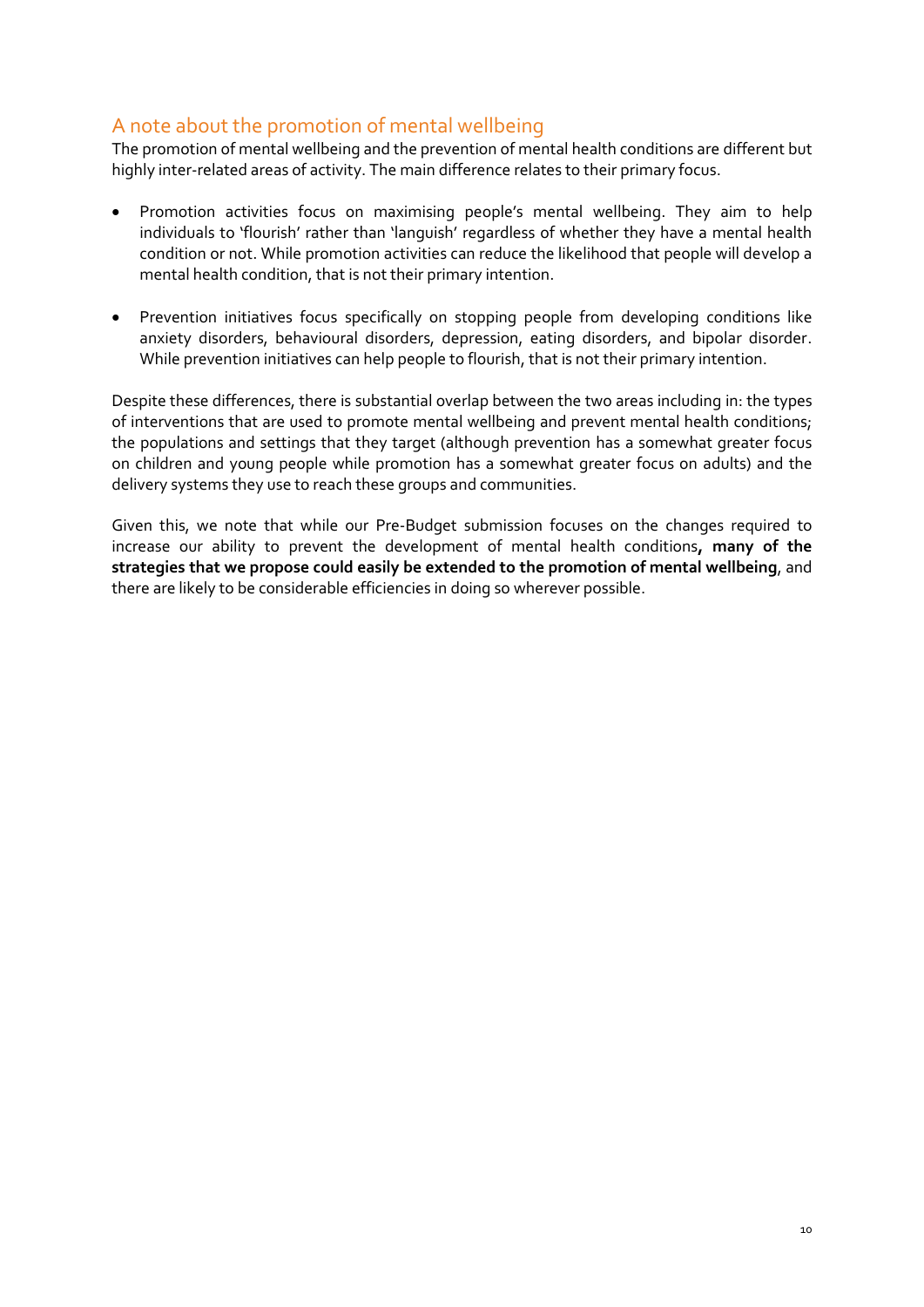# <span id="page-10-0"></span>Building block one: Leadership and governance

The prevention of mental health conditions is a complex undertaking that requires broad engagement and a systematic approach. To be successful we need to engage the public and unite the various organisations working in this field to create a coordinated approach. The first system building block is therefore leadership.

The transition from a single-track mental healthcare system to a dual-track population mental health and mental healthcare system cannot occur without the commitment of the Australian Government and the Minister for Health. We need a Government and a Minister who are prepared to make prevention a priority. The current Government and Minister have already shown considerable leadership and a clear commitment to prevention by establishing the Centre for Research Excellence in the Prevention of Anxiety and Depression in 2017, and the NHMRC Centre for Research Excellence in the Prevention and Early Intervention in Mental Illness and Substance Use in 2018. We believe it is time to go even further.

To support them, we need an expert body that the government and the Minister can turn to for advice. The Commonwealth Department of Health is well placed to fulfil this role, but they too could potentially benefit from a group that is able to provide expert advice on these matters. While the National Mental Health Commission and Mental Health Australia could assist, their main focus needs to remain on strengthening our response to people living with a mental health condition. It is therefore our view that there would be considerable benefit in establishing a new preventionfocused entity that could take on an advisory role to government.

Governance is also important. While there are various players working on prevention from the mental health, public health and community and social services sectors, they are largely working in isolation of each other with little regard for the bigger picture. There is no clarity around who should do what. **No single organisation can achieve prevention on its own** and so we inevitably need to create a mechanism to bring various groups and sectors together to create a coordinated approach. We believe the proposed advisory body could also be tasked with a coordinating role.

There are several precedents for creating this type of combined advisory and coordinating body. In the area of youth mental health the National Centre of Excellence in Youth Mental Health provides advice on youth mental health policy. In suicide prevention the government's National Suicide Prevention Leadership and Support Program supports a range of organisations to undertake various advisory and coordinating roles. Drawing on these models, we believe that the Australian Government **should consider establishing a National Centre for the Prevention of Mental Disorders** under the Health Peak and Advisory Bodies Programme, tasked with the following responsibilities:

- Raise awareness about the importance of prevention and how it can be achieved.
- Provide expert advice to the Department and to Government on a range of policy issues related to prevention, including advice on government investment in this area.
- Develop a national framework to assist the government to progress the prevention agenda.
- Promote coordination of effort among government funded organisations within the mental health sector working on prevention, to maximise impacts and avoid duplication.
- Promote collaboration between mental health sector organisations working on prevention and organisations working on the prevention of risk factors linked to the development of mental disorders (e.g. adverse childhood experiences and social determinants).
- Promote collaboration between mental health sector organisations working on prevention and organisations working on the prevention of chronic disease to ensure a joined-up approach to the prevention of these highly interconnected groups of conditions.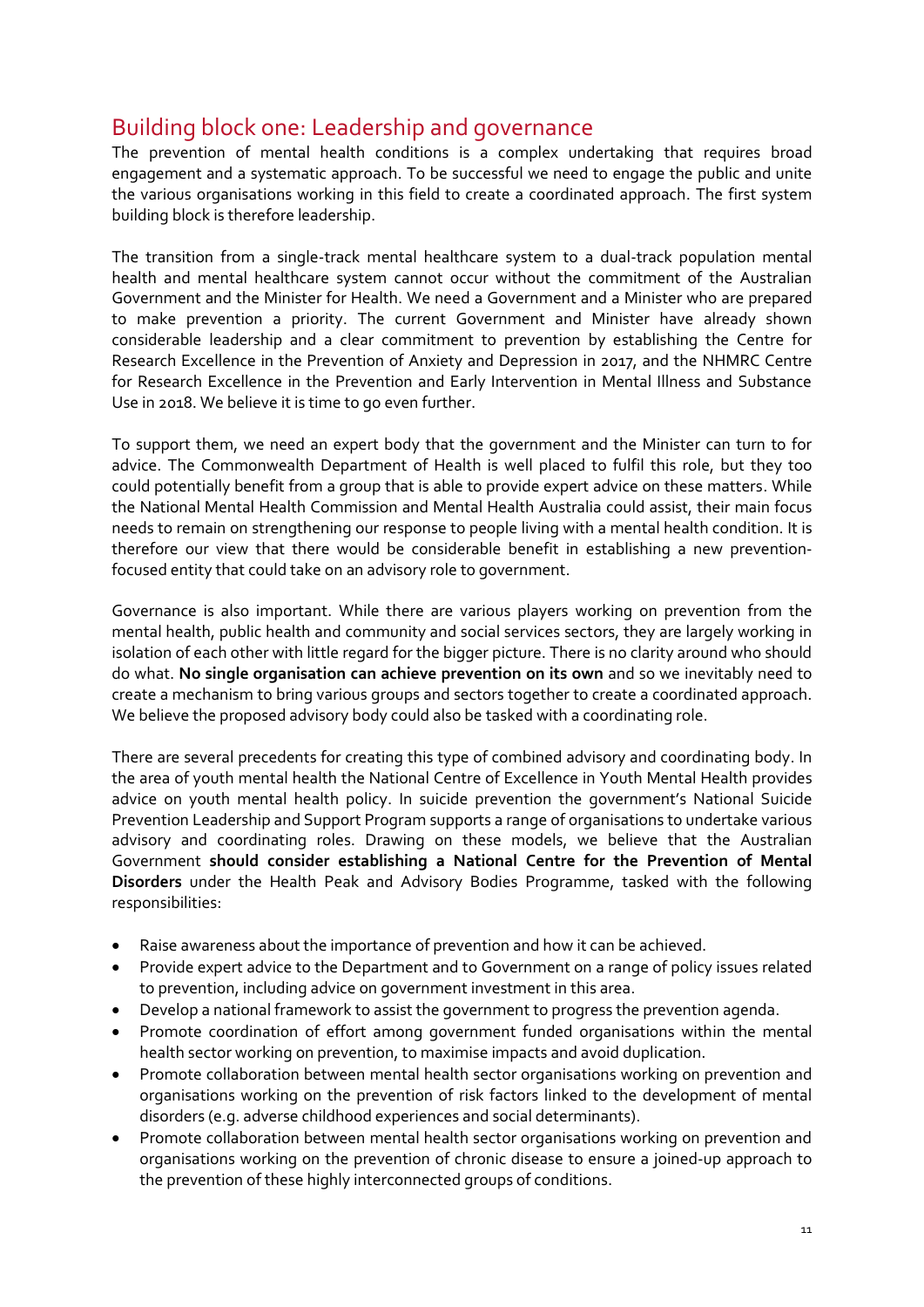## **1. Recommendation One**

That the Australian Government establish a National Centre for the Prevention of Mental Disorders under the Health Peak and Advisory Bodies Programme to provide policy advice to Government and to promote coordinated action on prevention within the mental health sector, and between this sector and other sectors.

## **2. Recommendation Two**

That the Australian Government commission this Centre to develop a National Framework for the prevention of mental health conditions, to guide action and investment in this area.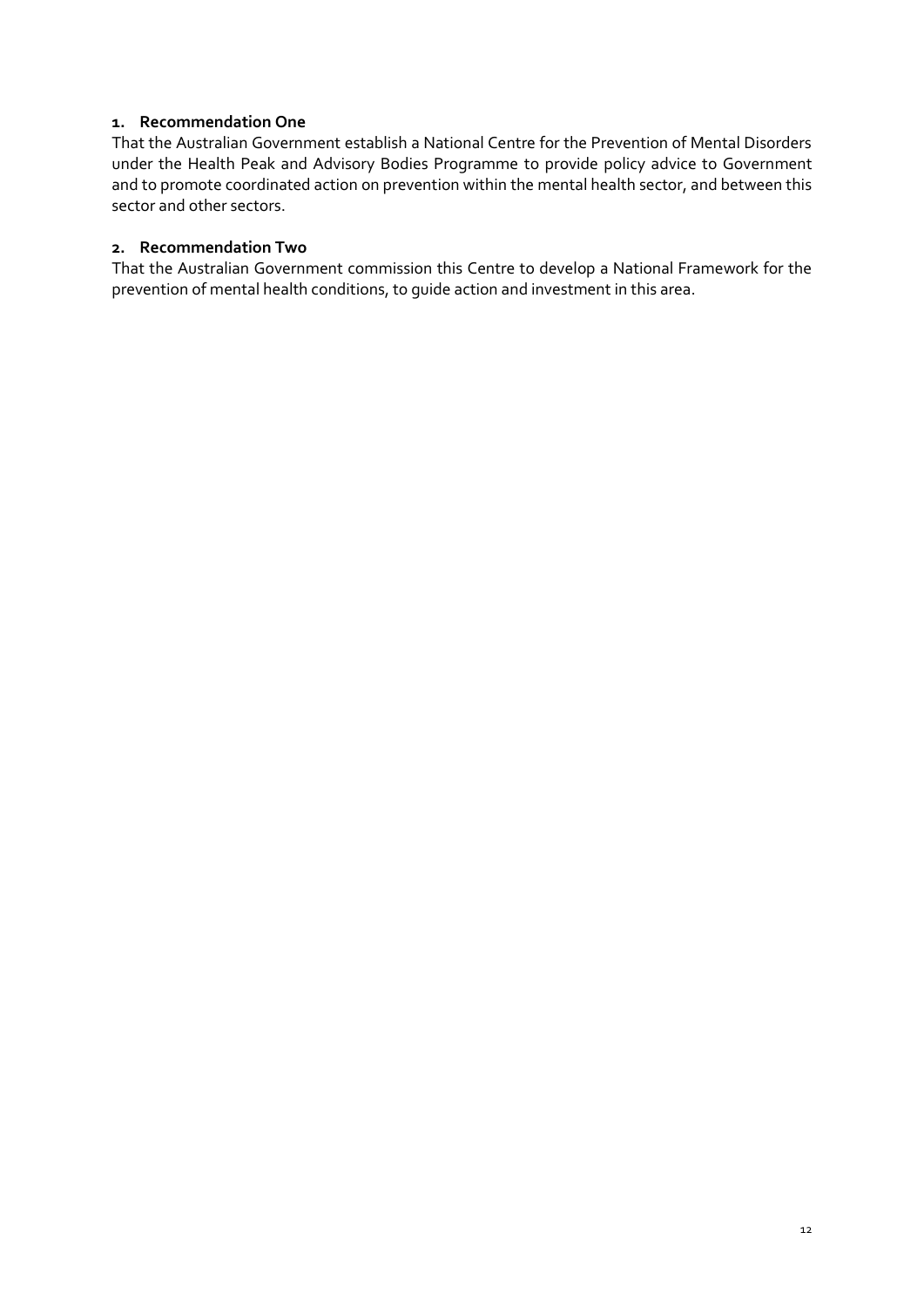# <span id="page-12-0"></span>Building block two: Safe, effective and cost-effective interventions

Prevention cannot occur without safe, effective and cost-effective interventions. These interventions need to be targeted to the key drivers of mental health conditions. Drawing on the successful approach to prevention in the physical health sphere, the prevention of mental health conditions will require a mix of strategies including: public education/awareness social marketing campaigns; personal skills-building programs; local community mobilisation initiatives; the creation of mentally healthy and safe organisational and community environments; mentally healthy public policies; and service system reorientation initiatives.

Over the last couple of decades there has been a slow but steady increase in research into the prevention of mental health conditions in Australia. **This has resulted in the development of a substantial number of prevention interventions suited to the Australia context**. Despite this, we have two big problems. The first, and biggest problem, is that very few existing evidence-based interventions are widely known or used. The second is that while the list of existing interventions is quite extensive, there are still several gaps in the types of interventions that we need to succeed.

When comparing what's needed with what's available, one of the first things that stands out is that we do not currently have a 'proven' effective prevention-focused public education campaign. We do however have several social marketing campaigns that focus on promoting mental wellbeing such as Act-Belong-Commit, Wheel of Wellbeing and Five Ways to Wellbeing. While these campaigns do not specifically target prevention, they do educate the public about 'good' mental health rather than mental ill-health and they do provide useful tips on how to stay well. These campaigns could therefore be used to raise awareness about prevention, with some adaptation.

The biggest group of prevention interventions that have been developed are those that focus on personal skills-building. These include interventions to promote healthy lifestyles (healthy eating, regular physical activity, good sleep hygiene), enhance social connectedness, or build resilience through the use of cognitive behaviour therapy and/or positive psychology strategies. Another big group of prevention interventions are those that focus on parenting. Different parenting programs target different outcomes but broadly speaking the parenting programs developed by mental health researchers target either the prevention of depression, anxiety or behavioural disorders. As noted above, while many good personal skills-building and parenting interventions are available, they are not well promoted or well utilised. Furthermore, there are also still some gaps in the types of interventions that also needs to be filled. For example, most current interventions target protective factors like resilience and far fewer tackle risk factors. This needs to be addressed.

The next largest group of interventions are those that focus on creating positive school and workplace environments. Most of these include a focus on increasing protective factors (e.g. social and emotional learning programs in schools, and resilience programs in workplaces) and decreasing risk factors (e.g. bullying in schools, and job stress in workplaces). Here too there is room for improvement particularly with respect to program reach, fidelity and impact. Not enough schools and workplaces are using evidence-based interventions and not all settings that have adopted them are using them effectively and they are therefore not maximising their potential benefits.

The smallest group of available interventions are those focused on the creation of mentally healthy local communities and this is therefore an area for further growth. There is also considerable room for improvement in relation to defining and implementing mentally healthy public policies and service system reorientation initiatives that support prevention.

It is important to note that in addition to the many prevention interventions developed by mental health researchers there are also various interventions developed by researchers and organisations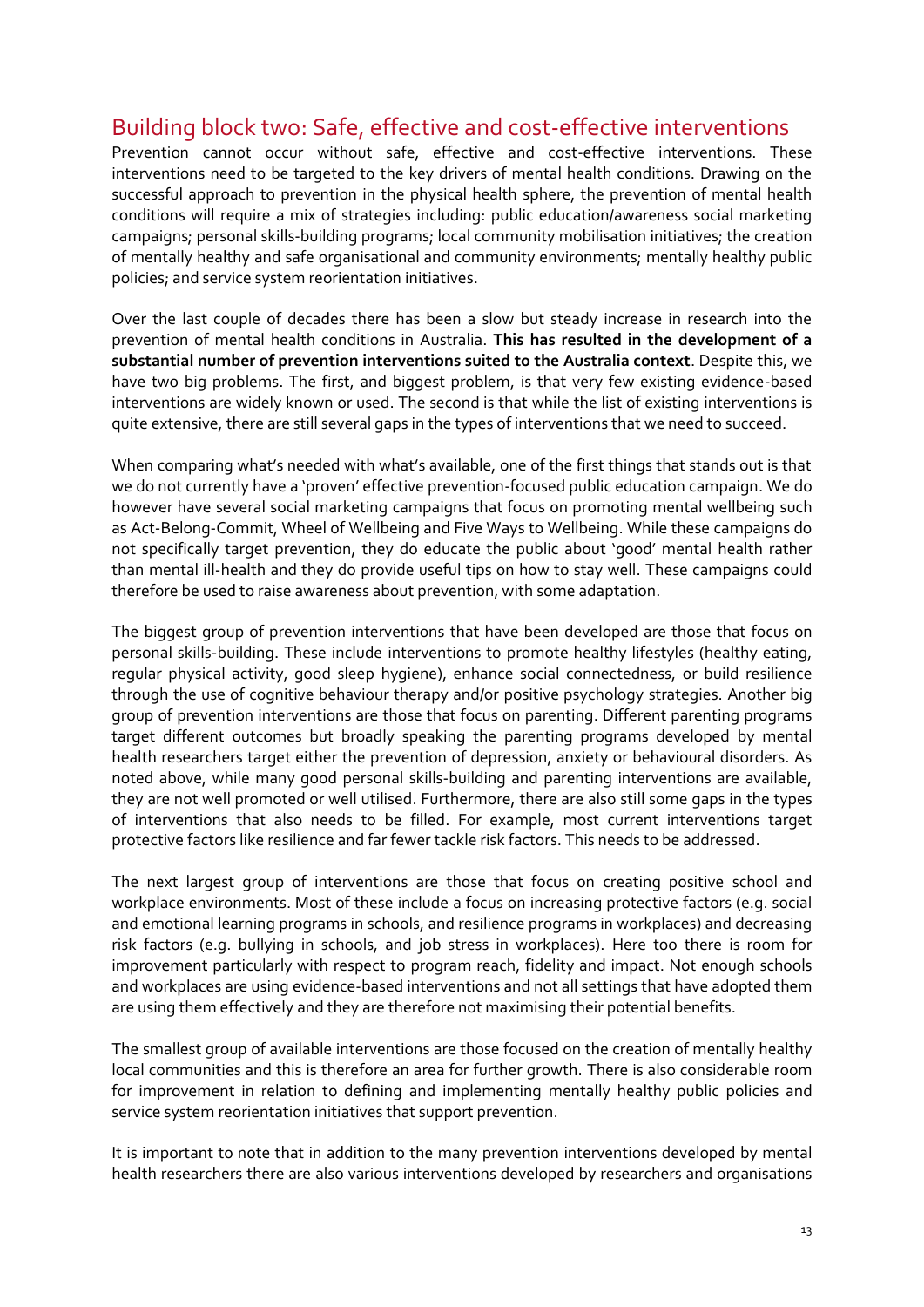working on issues such as child protection and domestic violence, which, while not explicitly labelled as interventions to prevent mental health conditions, nevertheless contribute to this goal.

In summary, there are numerous prevention interventions that have been through extensive research and development in Australia that could readily be translated to scale, while we continue to address gaps in the interventions through further research and evaluation. However the problem is that there is currently no clear line of sight between what's needed and what's available. Many evidence-based interventions that could be used are not and evidence gaps are poorly documented.

To address this problem we believe the Australian Government should consider funding a **comprehensive audit of prevention interventions**. This audit should focus on identifying and listing prevention interventions that are in the pipeline or have been developed in Australia. It should also document the level of evidence associated with each program and its resource requirements. This could be achieved through a review of the research literature, a survey of Australian mental health researchers, and by leveraging existing program directories, such as ARACY's 'What works for Kids". The audit would focus on describing each program in detail and collating information about its effectiveness, cost-effectiveness and resource needs. The audit could be conducted through an approach to market and be overseen by an advisory panel that includes people with a range of prevention-related expertise.

Once government has a better understanding of what's available, it can start scaling-up. Where the evidence is strong, programs should be rolled-out nationally. Where the evidence is good but not definitive, the scale-up should be localised and properly evaluated before considering a wider-scale roll-out, as this will help to avoid costly errors. Where there is insufficient evidence, further research and evaluation will be needed.

Over time, this program listing process could be extended and transitioned into a more robust assessment and accreditation system, similar to that used in healthcare for pharmaceutical items. Australians need to know that the prevention programs that they are using come with a certain level of research evidence, and governments need to know that the programs they are scaling-up have been assessed for their safety, effectiveness and cost-effectiveness. While we need to avoid creating more red-tape and slowing down people's access to valuable programs, we should nevertheless work towards ensuring that our population mental health interventions are as thoroughly assessed as our mental healthcare interventions.

## **3. Recommendation Three**

That the Australian Government commission and evaluate a national prevention-focused social marketing campaign, that focuses on raising public awareness about the benefits and importance of preventing mental health conditions, and outlines the actions that people can take to protect their mental health.

#### **4. Recommendation Four**

That the Australian Government fund a comprehensive audit of locally developed prevention interventions with a view to creating a directory of available programs, including their evidence base and resource requirements, which could be used by government and others to make funding decisions.

#### **5. Recommendation Five**

That the Australian Government establishes an assessment and accreditation system for prevention programs to guide end-users and governments in selecting programs that are safe, effective and cost-effective, and that suit Australian's needs and preferences.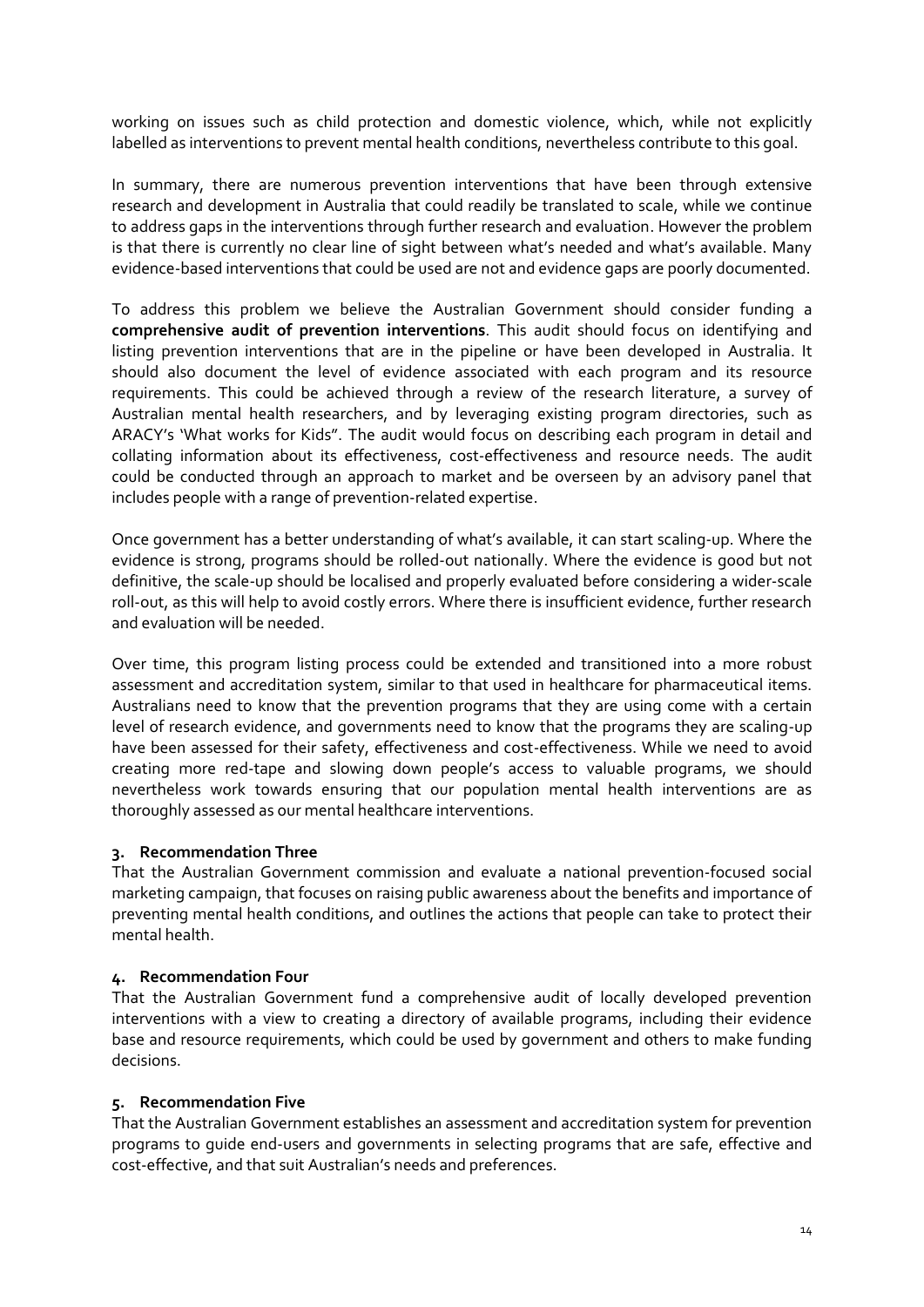## <span id="page-14-0"></span>Building block three: Program delivery

There is no use creating interventions if we can't deliver them to the public. While Australian researchers have produced (and are continuing to produce) a range of safe, effective and costeffective prevention programs, in many instances there is no effective way of getting them to the people that could benefit. As a result very few proven prevention programs are available at a national scale. This represents **a major missed opportunity and a huge waste of research investment**, most of which is paid for by the Australian taxpayer. We believe there are two interlinked strategies that could help to address this shortcoming.

By their nature, prevention strategies need to be high reach and high volume, while also being able to be tailored to priority groups, such as children and young people. One way to achieve this is through the use of apps and online programs. Given their importance, we believe that the Australian Government should consider establishing an online portal that can house these prevention initiatives. Just as hospitals are a one-stop-shop for people with acute health conditions, and **headspace** is a one-stop-shop for young people with mental health conditions, we need a onestop-shop for members of the public who want to understand and learn how to reduce their risk of developing a mental health condition. Rather than each researcher or research institute having to develop their own website this could be consolidated through one single online portal. This platform could become a shared resource for researchers (and others) who have developed (an accredited) evidence-based prevention program suited to online delivery. This would make marketing easier and make it easier for the public to find what they want and could potentially build on the Head to Health gateway.

Linked to this, is the need to improve the commercialisation process for prevention interventions. At present there is a major gap between the creation of programs and their translation. Part of the issue is that the majority of evidence-based prevention interventions are developed by researchers working in universities or mental health research institutes and once a program has been tested and shown 'to work' the research group who developed the program is left with the task of promoting and delivering it themselves. However, most researchers lack the time and/or capability to take their program to their intended beneficiaries. Many don't bother to attempt this and the few who do only achieve limited reach and adoption of their program. Clearly therefore, rather than expecting each research group and each university/research institute to fund, promote and deliver programs individually, we need to find a better way to coordinate this research commercialisation.

Given this, we believe that there would be considerable merit in creating an entity that could manage the commercialisation process on behalf of prevention researchers on an opt-in basis. Prevention researchers and their respective universities or institutes could work with this entity and reach agreement on suitable licensing arrangements to enable the roll-out out their programs. While the entity's main role would be to develop and manage agreements with suitable funders (e.g. health insurers) who are interested in delivering a researcher's program to the funder's audiences, this entity could also play a role in managing the online portal described above.

While government funding would be required to establish this entity initially, over time it could become self-sustaining through the profits derived from commercialising or delivering programs. Not only would the entity help to get evidence-based prevention programs to the Australian public more quickly and efficiently than our current approach, but it would enable Australian researchers to export their programs to other countries, thereby generating jobs and incomes for Australians. We therefore call on the Australian Government to fund a scoping study to assess the feasibility and viability of creating an entity with responsibility for: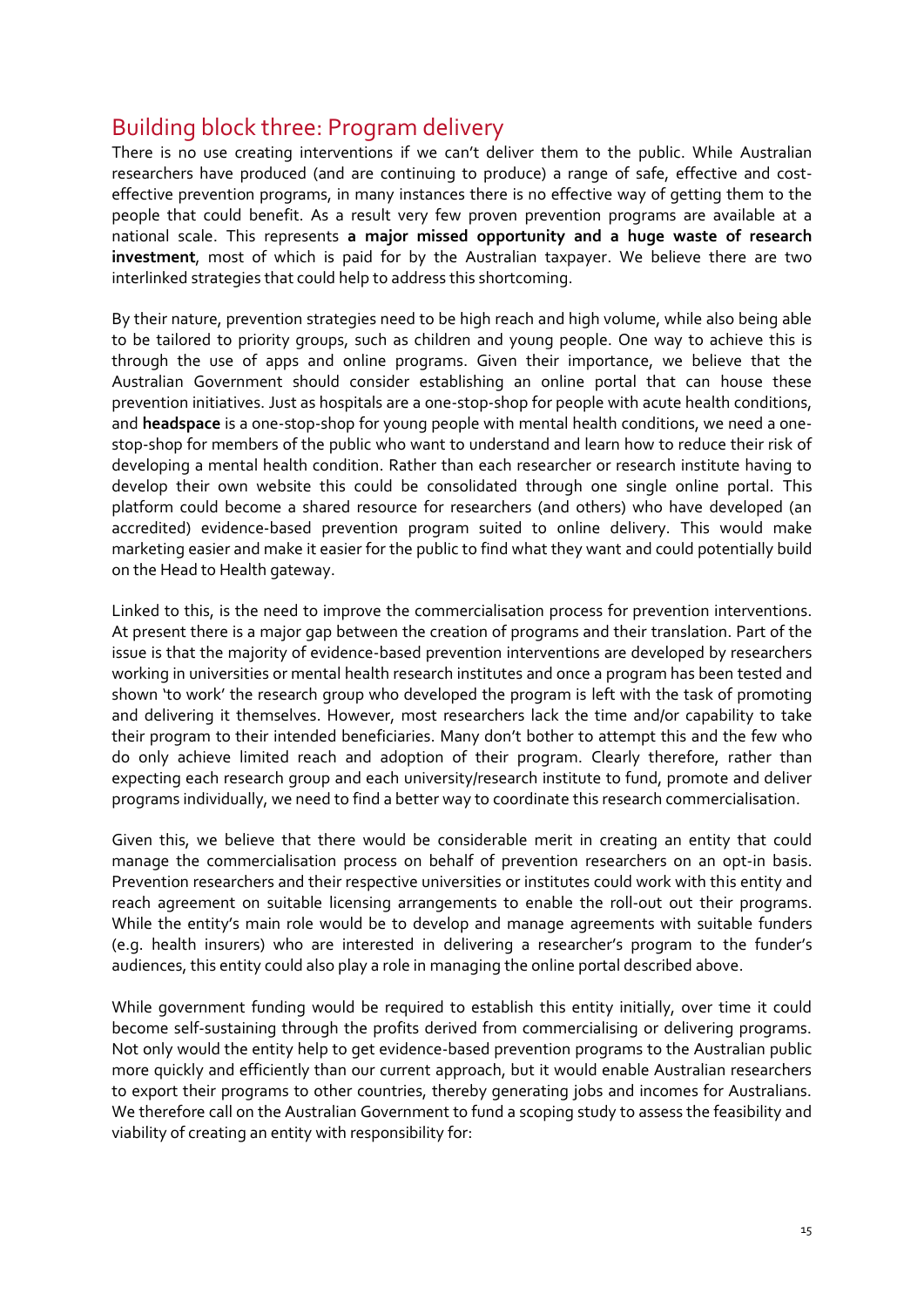- Working with prevention (and promotion) researchers and their respective employing bodies;
- Scoping the resourcing and logistic requirements for taking proven programs to scale;
- Undertaking social and market research to understand the markets for each product and the best ways to engage individuals, organisations and communities that may benefit;
- Developing a business case that discusses relevant licencing and profit-sharing arrangements;
- Working to source local and/or international funding to subsidise programs, or to deliver programs direct to the public on a user-pays basis;
- Creating, managing and marketing a portal for selected online interventions;
- Designing and implementing a post-implementation quality assurance, monitoring and evaluation strategy for each program.

## **6. Recommendation Six**

That the Australian Government fund a scoping study to assess the feasibility and viability of creating a commercialisation entity to support Australia's prevention researchers to take their programs to the Australian public, and into international markets, more easily and quickly.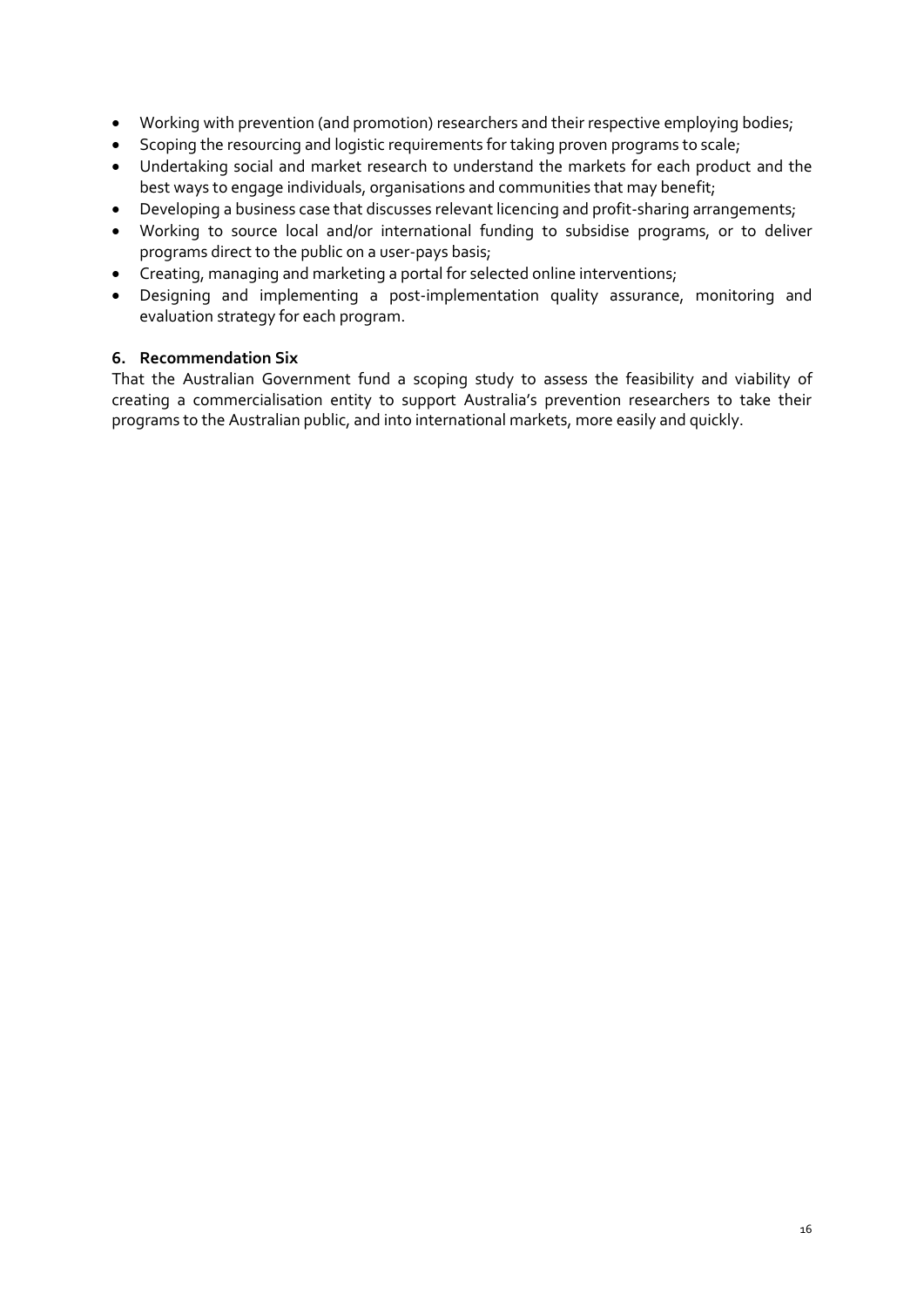# <span id="page-16-0"></span>Building block four: Workforce

Just as it's hard to achieve prevention without proven interventions and delivery systems, it is also hard to achieve prevention without a qualified and skilled workforce. The mental healthcare workforce is large and diverse. It includes peer workers, consumer and carer advisors, psychologists, social workers and other allied health professionals, nurses and doctors. There are clear systems for qualification, accreditation and professional oversight for much of the workforce.

By contrast, the population mental health workforce is less available and less professionalised. At present most of the frontline workforce working on the prevention of mental health conditions are workers who happen to be working in a setting that is being used as the platform to implement a prevention program, such as educators in early learning services, primary and secondary schools, and HR and OHS staff in Australian workplaces. While it is perfectly reasonable to involve frontline workers in key settings to implement prevention initiatives, there is clearly a need to involve properly trained and qualified individuals in the program design, capacity building, research and evaluation activities that support these efforts. It is also reasonable to expect that some programs should be delivered by trained mental health promotion workers rather than by intermediaries.

In order to build a robust population mental health system we need to develop a specialist mental health promotion workforce. This could be achieved in various ways. The simplest way is to support workers already in this field to access further training. This could be done using a model similar to the Australian Government's Mental Health Professionals' Network program but targeted to existing health promotion workers and mental healthcare professionals who want to skill-up in mental health promotion. It could include access to seminars or short courses delivered by qualified experts through online, face-to-face or hybrid approaches.

Another approach is to boost the number of people with a specialist qualification in this field. Few workers in population mental health have a formal qualification in mental health promotion because most universities don't offer degrees in this area. We believe the Australian Government should support universities to address this. The first step could be to include mental health promotion subjects in existing degree courses (e.g. medicine, nursing, social work, psychology, health promotion and public health). Ultimately however, it would be desirable if universities could introduce a specialist mental health promotion course (e.g. postgraduate certificate or diploma) to create a uniform qualification and career pathway for the population mental health workforce.

This specialist workforce could then be deployed in settings such as schools, workplaces, universities/TAFEs and local communities to support existing workers in those settings and deliver certain initiatives themselves. For example, there is some research to suggest that curriculumbased prevention programs in schools are more likely to be effective if delivered by mental health professionals because they tend to maintain program fidelity. Teachers and workplace personnel are doing a wonderful job but they can't be expected to do everything.

## **7. Recommendation Seven**

That the Australian Government provide funding for the establishment of a Mental Health Promotion Workers' training program to increase the capability of individuals working in this field, and to build the population mental health workforce.

## **8. Recommendation Eight**

That the Australian Government provide support to Australian tertiary education institutes to include a focus on mental health promotion within existing undergraduate and postgraduate courses, as well as to introduce a specialist mental health promotion course.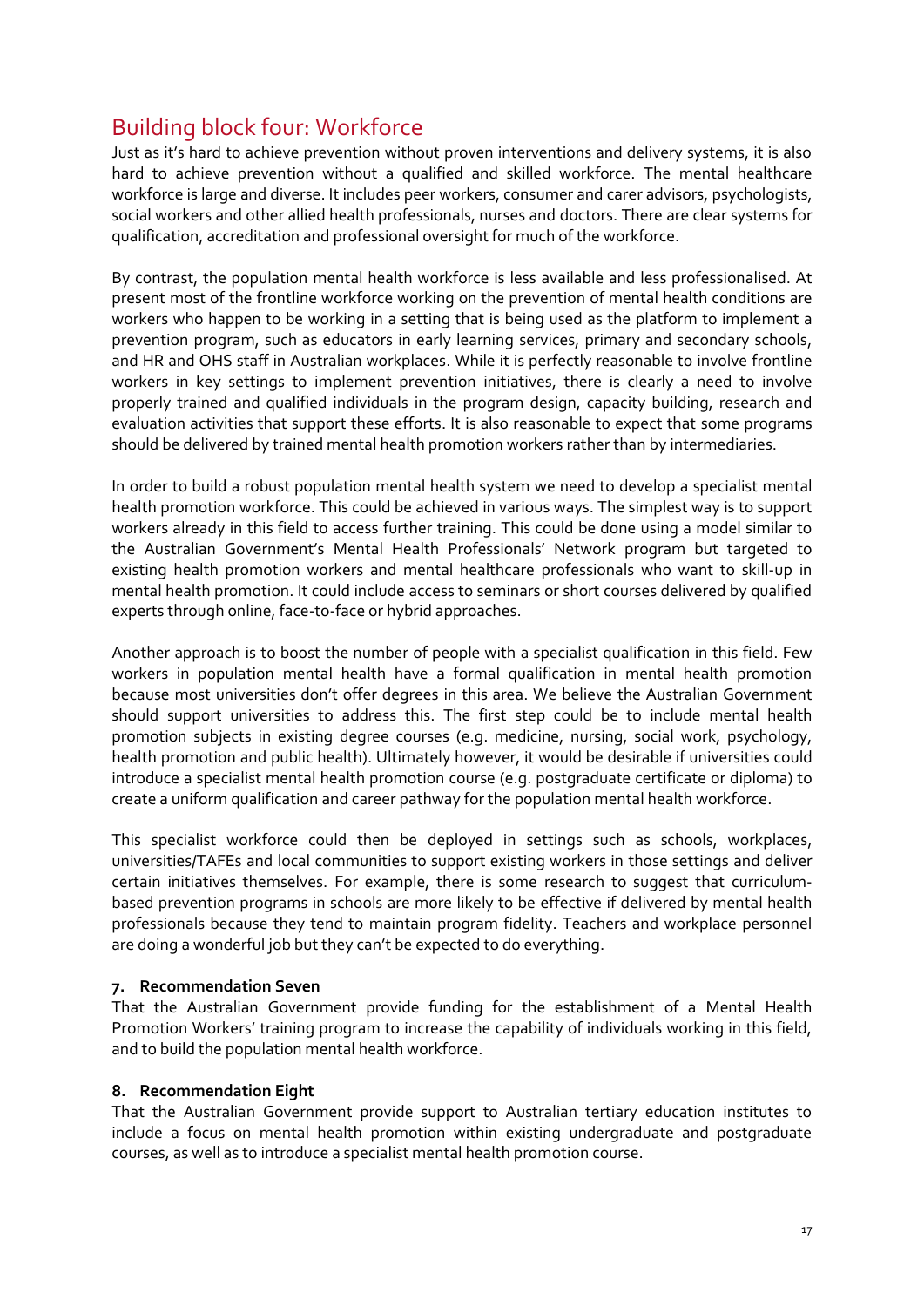# <span id="page-17-0"></span>Building block five: Health information

The promotion of mental wellbeing and the prevention of mental health conditions cannot occur in the absence of robust data to guide action. Data helps to identify what needs to be done and whether prevention programs are working or not.

To date, there have been two national surveys of the mental health and wellbeing of children and adolescents, and two of the adult population. These surveys have given us a detailed understanding of the prevalence and distribution of mental health conditions and suicidality in our community and the impact of these conditions on people's lives. They are crucial and need to be continued.

However, while these surveys are extremely valuable in planning our responses to people living with a mental health condition, they are somewhat less useful in guiding action in prevention. Prevalence data show how many people experience a condition in a given time period (e.g. week, month, year). This data includes people with *an existing condition* who were symptomatic during the period in question as well as those who had become unwell for the *first time*. A fall in prevalence may be due to decrease in the number of people who develop a 'new' condition and/or a decrease in the number of people with an 'existing' condition who improve.

By contrast, incidence data allows us to determine those people who had become unwell for the first time in a given period. A fall in incidence can only be caused by a decrease in the number of people who develop a 'new' condition and is therefore more useful for tracking whether prevention programs are working than prevalence data. We currently lack this crucial data. That said, the collection of incidence data is time consuming and expensive and so it's likely that such data may only be collected periodically, however, even infrequent measurements would be helpful to guide action on prevention. In addition, baseline incidence data could be gathered by funding detailed analyses of existing longitudinal data such as the Longitudinal Study of Australian Children or the combined cohorts catalogued by the ARACY Longitudinal Studies Network.

Another way to determine whether our interventions are making a difference is to track changes in some of the antecedent steps, for example whether we are improving the public's level of prevention literacy (knowledge, beliefs, actions) and/or whether we are reducing the prevalence of the risk factors (e.g. stress, bullying, racism etc.) and protective factors (e.g. emotional competence, social support, etc.) associated with the development of mental health conditions. Obtaining this data is not onerous. These measures could be captured in new national prevention (self-report) surveys, one which includes a nationally representative sample of children and adolescents and one which includes a representative sample of adults. Tracking improvements in prevention literacy and/or increased exposure to protective factors and reductions in exposure to risk factors would help demonstrate whether prevention programs are working or not. Some of the data could also be gathered through additional questions in existing surveys such as the Australian Health Survey and the General Social Survey.

The other data needed to support action in prevention is program evaluation data. All too often, individuals and organisations create a prevention program but then fail to evaluate it. This is more likely to happen with interventions developed by private providers or by small non-government organisations that lack the funds or expertise to properly evaluate their programs. Another major problem, is that even when researchers or organisations evaluate their program they do not always publish the results. Both these issues make it difficult to be confident about whether a program works – or how well it works – in order to determine whether it's worth funding.

Given the lack of good data to guide action and investment in prevention, we believe that the Australian Government should provide support for an organisation or organisations to collect and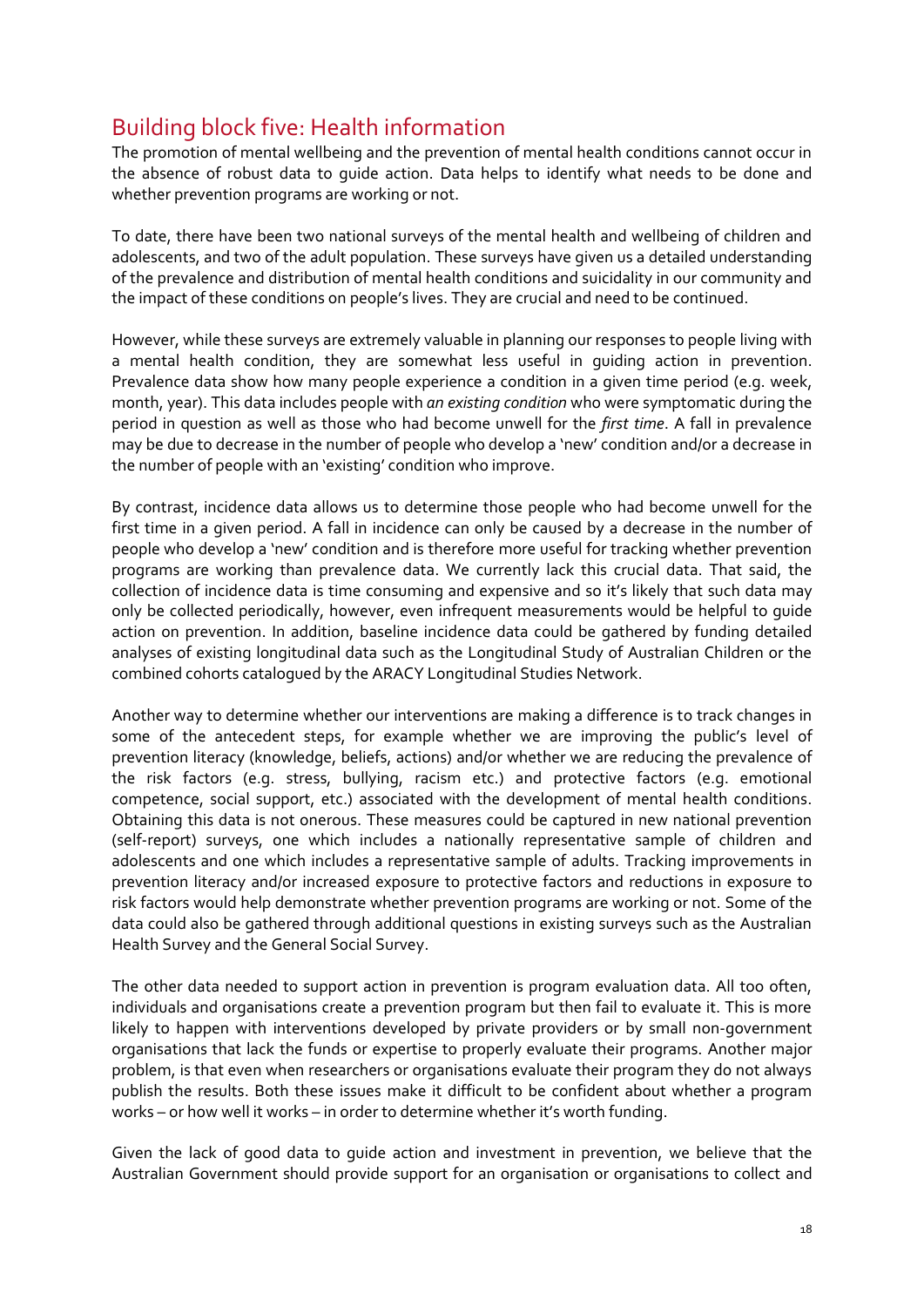disseminate the sort of data that is crucial for designing programs and tracking progress in prevention with an emphasis on:

- understanding what people know and think about prevention and what they currently do;
- tracking the prevalence and distribution of known risk and protective factors, in particular ACEs;
- consolidating data on existing prevention programs and addressing gaps, in particular around cost-effectiveness; and
- addressing the gap in prevalence and incidence data in different settings.

## **9. Recommendation Nine**

That the Australian Government provide funding for the collection of data needed to support prevention. This should include regular self-report national surveys that track prevention literacy, the prevalence of key risk and protective factors, and the prevalence of 'good' and 'poor' mental health within the community. Particular consideration should be given to developing a regular survey that could be used to track these indicators among a representative sample of Australian primary and secondary students.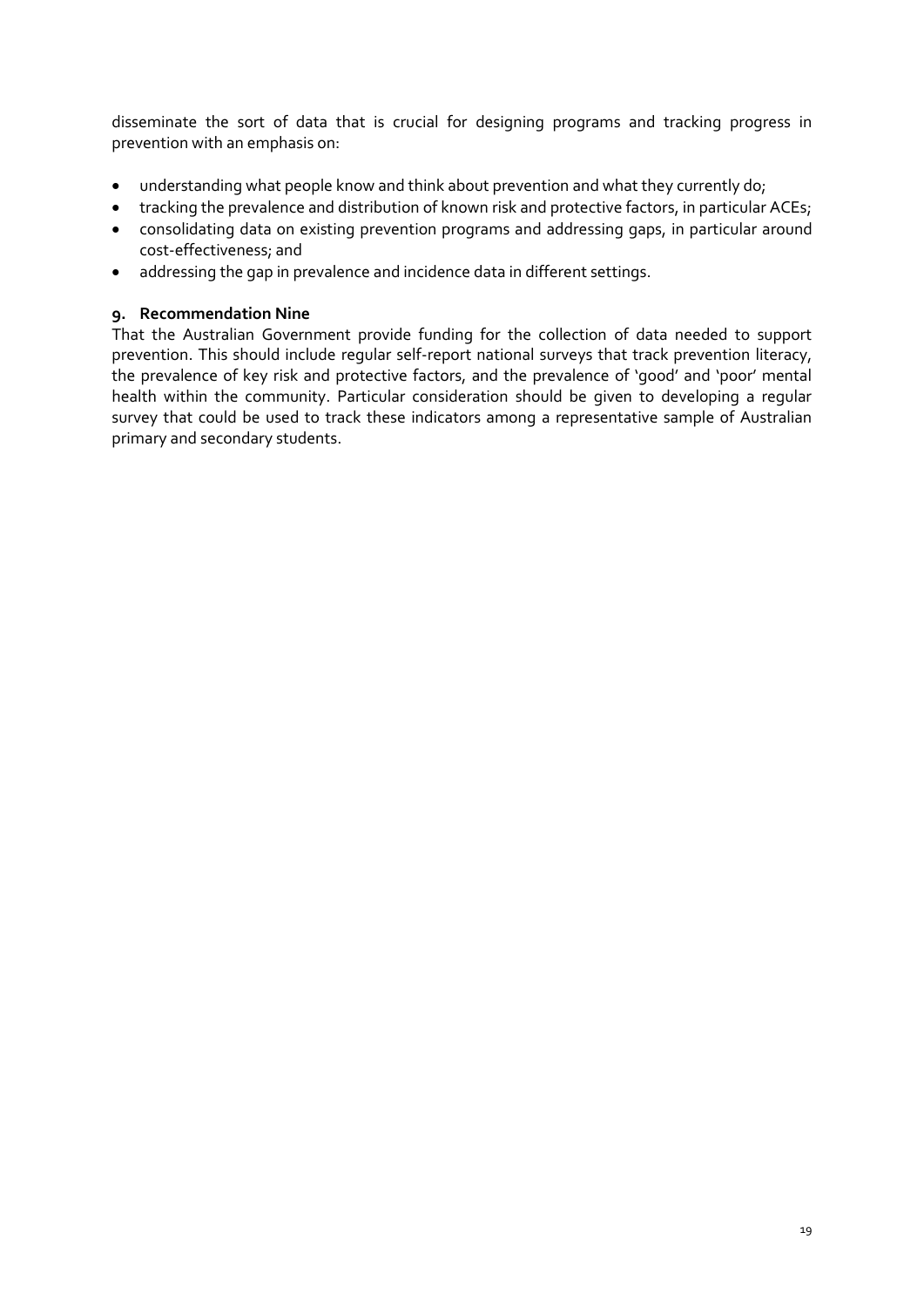# <span id="page-19-0"></span>Building block six: Research

Research is the engine room of innovation and improvement. For some time now, mental health research has lagged behind research into other key conditions such as cancer and cardiovascular disease. While the situation is slowly improving, the funding allocated by major research funders still falls below the prevalence and impact of mental health conditions in our community.

To date, most mental health research has focused on deepening our understanding of mental health conditions and finding ways to assist people affected by these conditions. There has been relatively less research into the prevention of mental health conditions. This situation is slowly changing as evidenced by the Australian Government's support for the establishment of the Centre of Research Excellence in the Prevention of Depression and Anxiety (the Prevention Hub) and the NHMRC's support for the Centre of Research Excellence in Prevention and Early intervention in Mental Illness and Substance use (PREMISE). However, while things are improving the situation is far from ideal and we need to continue to build the capacity and capability of the Australian mental health research sector and the prevention research community in particular.

Investment is required in several areas of prevention research and to help prioritise what should be funded, we believe that the Australian Government should first provide funding for the development of a Prevention Research Roadmap. This project should include three elements: a literature review to look at what research has been conducted in Australia over the 15 years; a review of data from the NHMRC and other funders to document the level of investment in Australian prevention research over the same period; and a survey of Australian mental health researchers and other key stakeholders, to document their current research activities and to seek their views on priority areas for future investment. This information could then be used to guide resource allocation by government and other funders, such as the Medical Research Future Fund.

In addition to increasing funding for mental health research, we believe the government could also play a vital role in promoting collaboration between mental health researchers working on the prevention of mental health conditions, researchers working on the prevention of social issues such as child maltreatment and domestic violence, and researchers working on the prevention of chronic disease. The logic behind this is simple. All of these issues are highly inter-related. For example, we know that child maltreatment, domestic violence and other 'social' issues may contribute to the development of mental health conditions *and* chronic disease.<sup>22</sup> <sup>23</sup> <sup>24</sup> We also know that mental health conditions are a risk factor for the development of chronic diseases, and vice versa. And we know that many people experience several of these issues and we need to understand how to better manage multi-morbidity. At present, most prevention research into 'social issues', mental health conditions and chronic disease is occurring in silos, with little or no collaboration between different groups. We need to create a far more integrated approach to prevention research and we believe that the Australian Government can play a key role in facilitating this.

#### **10. Recommendation Ten**

That the Australian Government fund the development of a Prevention Research Roadmap to guide future investment in prevention research.

#### **11. Recommendation Eleven**

That the Australian Government examine the use of funding and other mechanisms, to facilitate increased collaboration between Australian researchers working on the prevention of 'social issues' (e.g. Adverse Childhood Experiences), mental health conditions and chronic disease, so as to create a more integrated approach to the prevention of these highly interrelated issues.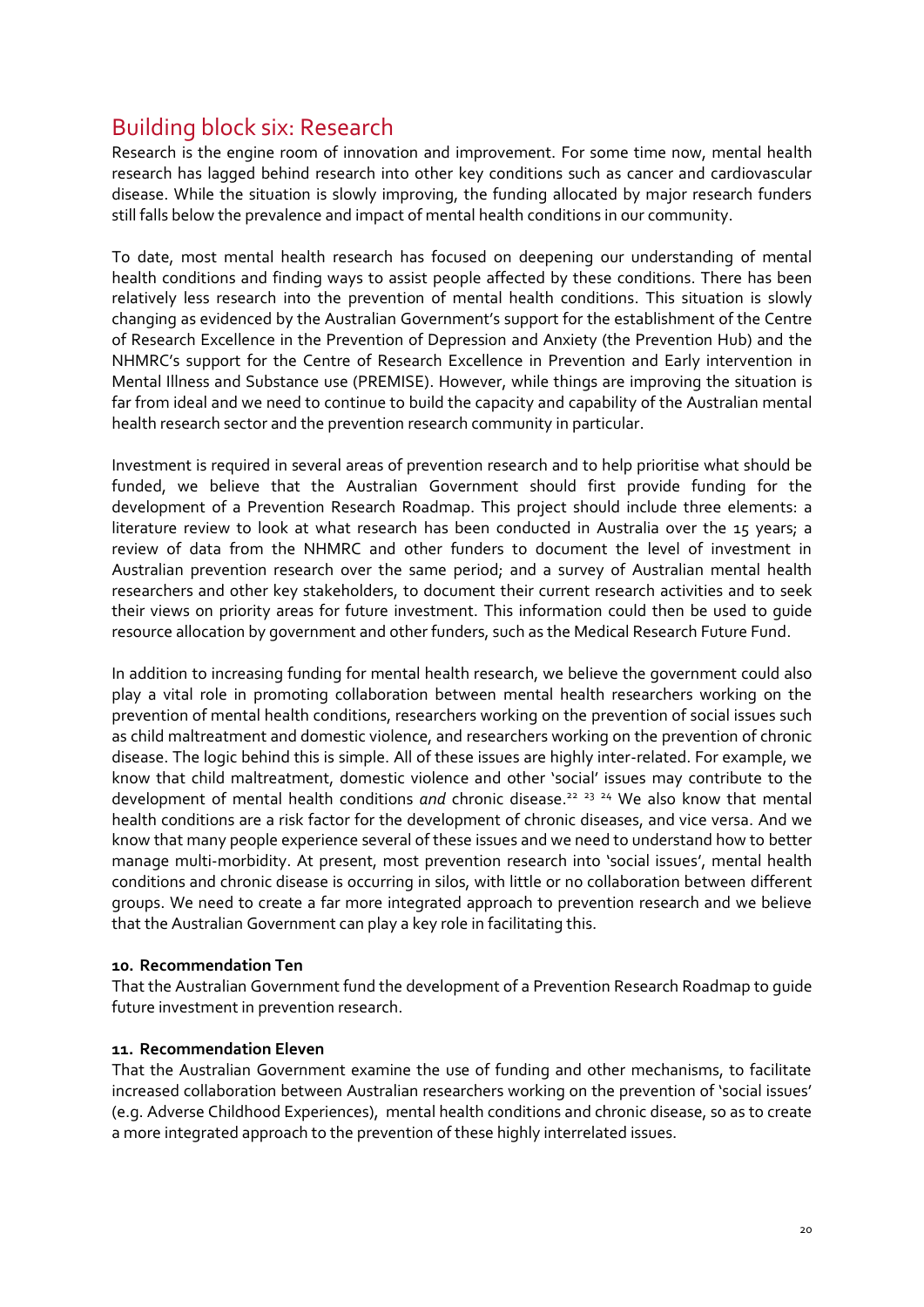# <span id="page-20-0"></span>Building block seven: Financing

Just as a mental healthcare system needs funding so does a population mental health system. However, in contrast to the sophisticated funding mechanisms that support mental healthcare in Australia, there are currently no specific funding streams targeted to the prevention of mental health conditions. Instead, we have a piecemeal approach whereby a handful of 'prevention' initiatives are funded on a case-by-case, time-limited basis by the Australian Government, and sometimes State/Territory governments.

This problem is not unique to population mental health. The lack of investment in public health has long been a frustration for those working on the prevention of infectious and chronic disease. Over the last 10 years or so funding for public health interventions such as immunisation, screening and health promotion programs has oscillated between 1.5-2.3% of total health expenditure. This is well below spending by other similar countries.

The amount spent on population mental health is much harder to discern. In their review of the mental health programmes and services, the National Mental Health Commission found that in 2012–13 the Commonwealth Government spent \$22.4 million on prevention programs compared to over \$3.6 billion on clinical and psychosocial services for people with a mental health condition. Even this is likely to be an overestimate as it included funding for the National Perinatal Depression Initiative, which was not entirely focused on prevention, and on suicide prevention initiatives that did not necessarily focus on the primary prevention of mental disorders.<sup>25</sup>

Prevention cannot become sustainable without a dedicated funding stream and a significant increase in government spending. Although increased prevention funding will eventually reduce the demand on the mental healthcare system, we do not support the shifting of resources away from the mental healthcare system and towards the population mental health system but rather advocate for increased spending on both. This funding can be well-justified on a return-oninvestment basis and could be provided in a variety of ways including:

- A competitive tender to establish and operate the National Centre for the Prevention of Mental Disorders described in Building Block One.
- Competitive grants for the scale-up of evidence-based programs, or for initiatives such as the development and operation of a shared commercialisation and delivery platform.
- Direct grants to existing Commonwealth funded organisations to enable them to introduce a focus on prevention where this is absent (e.g. **headspace**).
- A National Partnership Agreement on Prevention in Mental Health, similar to the National Partnership Agreement on Preventive Health to enable States and Territories to act on prevention.
- Inclusion of prevention specific items in the Medicare Benefits Schedule focused on screening and anticipatory guidance for key populations (e.g. adolescents).

At present around 2 per cent of the health budget is spent on the prevention of physical health conditions. As long as there is an overall increase in spending on supports and services for people affected by a mental health condition, we would call for a progressive move towards at least 2 per cent of the 'mental health budget' to be allocated to population mental health prevention initiatives over the next 5 years. As part of this we need to find a way to better define and track spending on prevention in mental health, so that we can ensure that it receives its fair share of resources.

#### **12. Recommendation Twelve**

That the Australian Government work towards progressively allocating at least 2 per cent of the mental health budget towards clearly defined prevention initiatives over the next 5 years.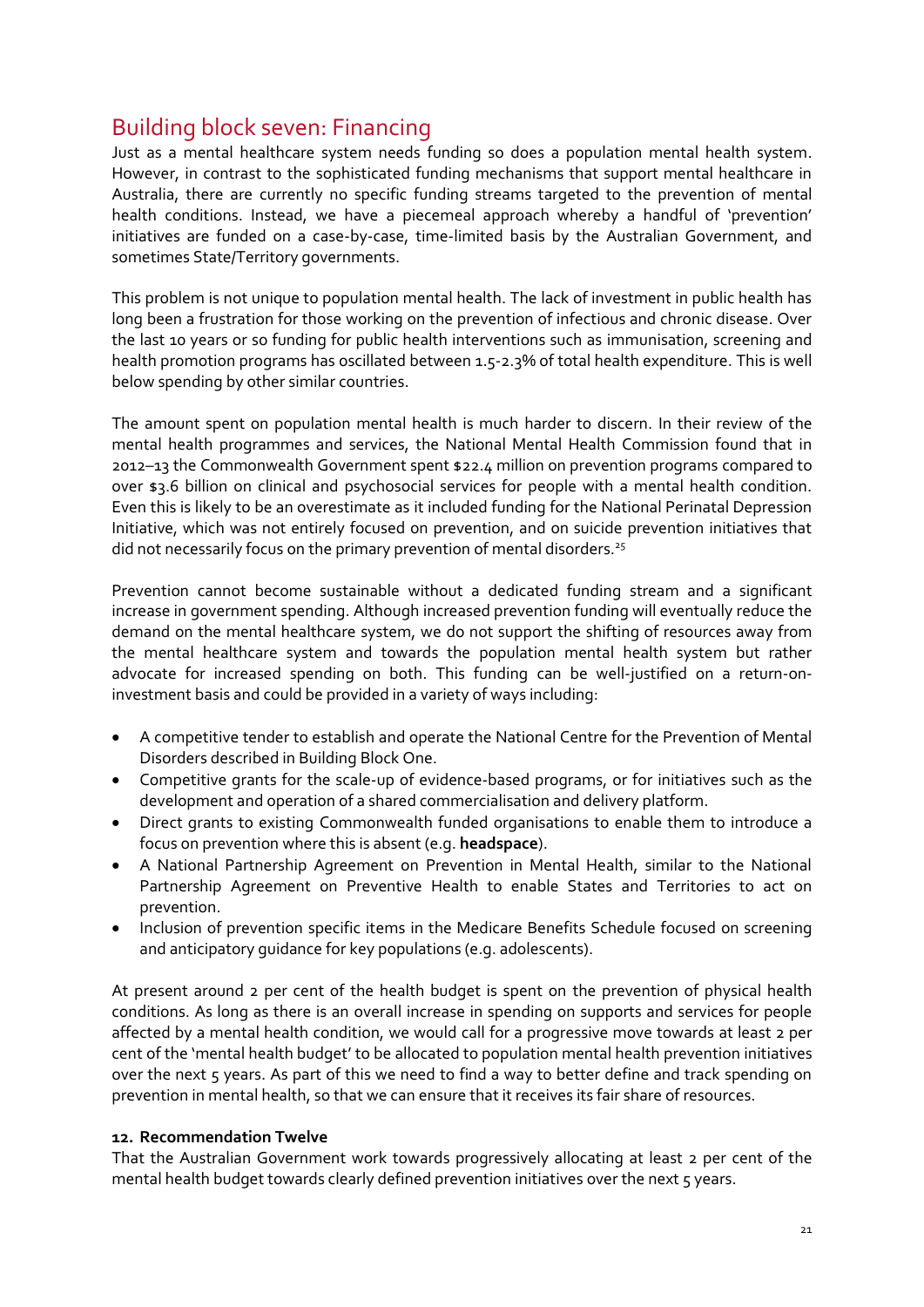# <span id="page-21-0"></span>Conclusion

Mental health conditions are a major public health issue whatever measure we use. Mental health policy over the last 25 years has focused almost exclusively on strengthening our mental healthcare system yet this approach has failed to reduce the prevalence or burden associated with mental health conditions. A change of tack is required.

A dual track approach that focuses simultaneously on preventing mental health conditions *and* on providing high quality services and supports for people affected by mental health conditions, and their families and carers, is the only real way we can make in-roads into reducing the personal, social and economic toll of mental health conditions in our community.

As part of this, we need to create a robust, prevention-focused population mental health system that can complement our mental healthcare system. Building this system requires us to put in place a range of key building blocks. We need to:

- Foster leadership and create an organisation that provides strategic advice (including on returnon-investment) to government on the best way to proceed and engages prevention organisations in united action.
- Increase the number, range and quality of evidence-based prevention interventions and find better ways to deliver them to people quickly and at scale.
- Create a specialist workforce who can develop, implement and evaluate prevention initiatives and support workers in key settings to deliver evidence-based strategies in a way that maximises their impact.
- Support research to fill the gaps and to produce more and better prevention interventions.
- Invest in the prevention of mental health conditions at a level that at least parallels our investment in the prevention of chronic disease, if not more.

Our Pre-Budget Submission shows how this can be achieved. It outlines the key strategies that, if implemented, could quickly and significantly increase our ability to reduce the number of Australians who experience a mental health condition over their lifetime, while also paving the way for even greater reductions over the long-term.

We hope that the Australian Government will give serious consideration to these ideas. We stand ready to assist in any way that we can to help prevent more Australians from experiencing a mental health condition during their life.